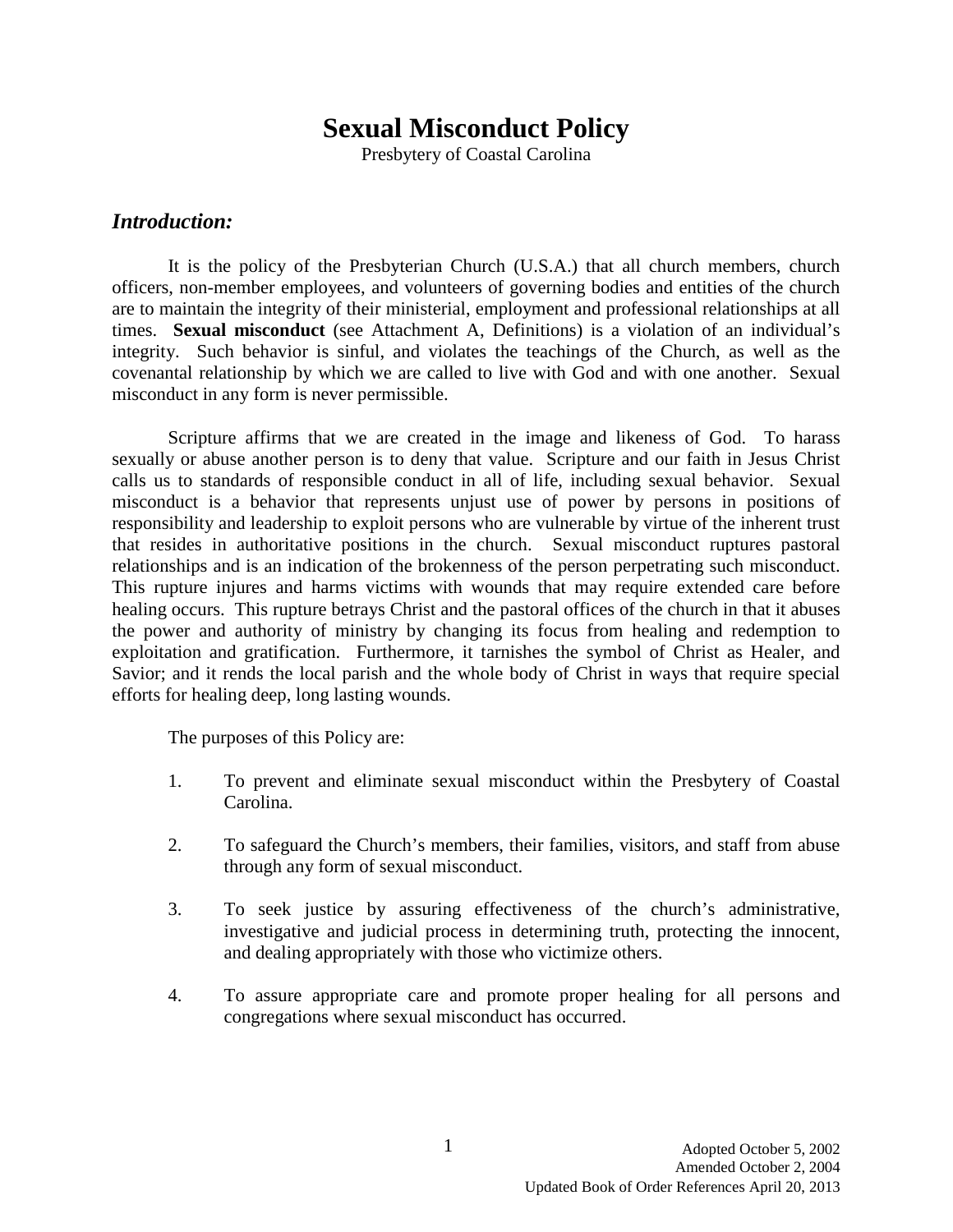## *Statement of Policy:*

The Presbytery of Coastal Carolina proclaims that Ministers of the Word and Sacrament, Certified Christian Educators, Commissioned Ruling Elders, and lay preachers trained and recommended by Presbytery, who serve within the Presbytery of Coastal Carolina; officers and employees of the Presbytery of Coastal Carolina; and the volunteers and lay persons serving on Presbytery committees, boards, councils and commissions, and other entities in support of Presbytery programs:

- shall exercise responsible sexual behavior and maintain the integrity of employment and professional relationships at all times;
- shall not engage in sexual misconduct as defined in this Policy (see Attachment A);
- shall deal with allegations of sexual misconduct with seriousness;
- shall report accusations or instances of sexual misconduct to the appropriate Presbytery officials;
- shall maintain confidentiality in recognition of the effects of reported sexual misconduct on the reputation and effectiveness of all involved;
- shall respect the alleged offender's presumption of innocence; and
- shall comply with all applicable local, state, and federal laws.

### *Prevention and Implementation*

1. General Policy: The Presbytery of Coastal Carolina will take appropriate steps to inform all those covered by this Policy and all sessions of the standards of conduct set forth in this Policy and the procedures to be followed for effective response when receiving a report of sexual misconduct. The Presbytery shall further encourage all sessions to establish policies, procedures and practices related to sexual misconduct and to inform members, employees, volunteers, and candidates of the Presbytery's and session's policies and procedures with respect to sexual misconduct.

2. Training and Education: The Presbytery, through its appropriate entities, shall annually present educational programs designed to explain the need for this Policy, to acquaint persons with its contents, and to guard against sexual misconduct. All Ministers of the Word and Sacrament and other persons covered by this Policy shall be encouraged to attend such programs. The Presbytery of Coastal Carolina will require that all new ministers, all Commissioned Lay Pastors, and all employees of the Presbytery attend a training workshop. Failure to attend such training (see Attachment C for syllabus) will result in dissolution of the relationship. Sessions will be encouraged to use these training materials as part of officer training, and a training module for sessions will be posted on Presbytery's web site. There will be a training event presented annually as a part of a stated meeting of Presbytery.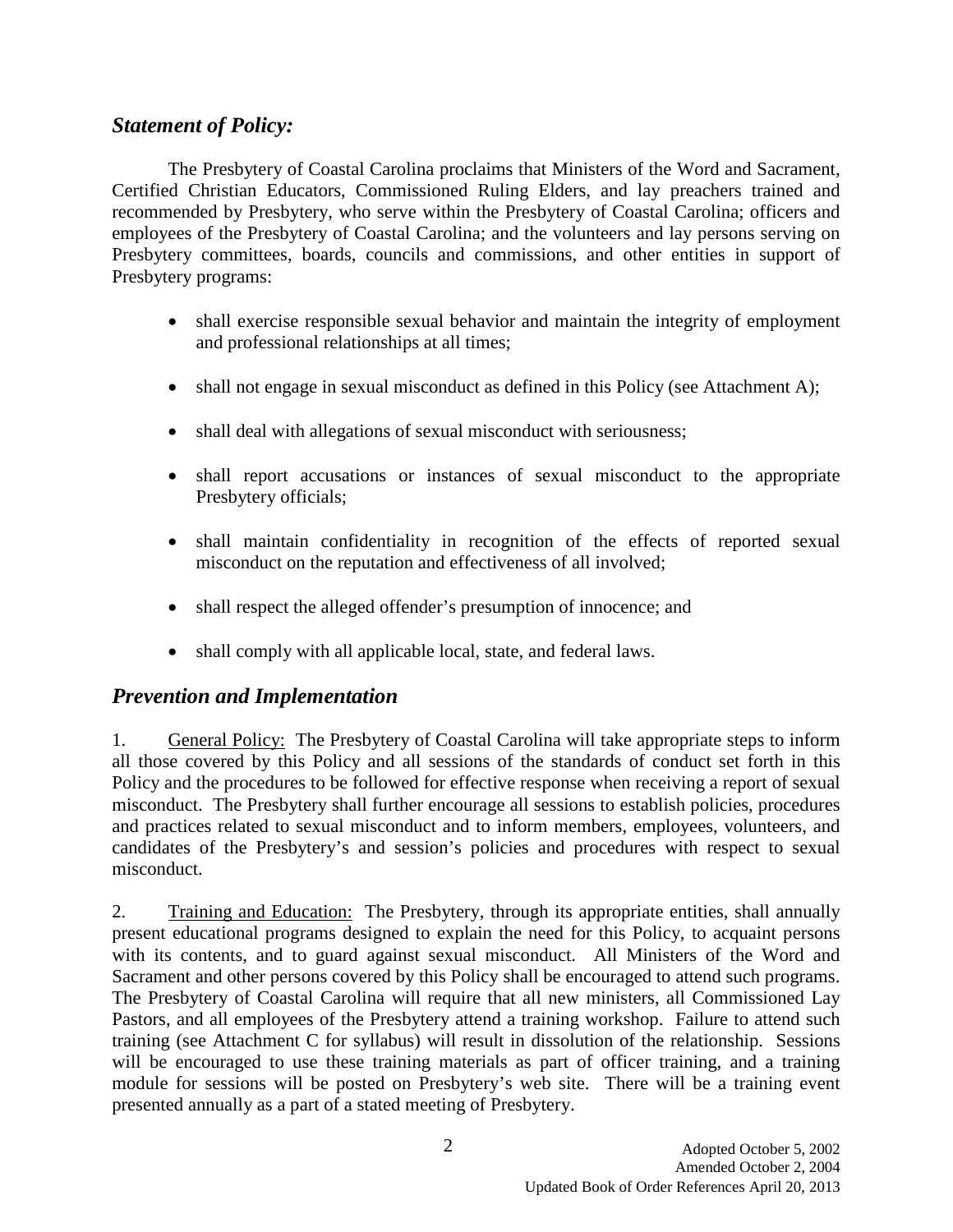3. Acknowledgement: The following persons are required to sign a written acknowledgement (see Attachment E) that they have received and read a copy of this Sexual Misconduct Policy, and that they agree to conduct themselves in accordance with this Policy. Ministers of the Word and Sacrament, Certified Christian Educators, Commissioned Ruling Elders, and lay preachers trained and recommended by Presbytery, who serve within the Presbytery of Coastal Carolina; officers and employees of the Presbytery of Coastal Carolina; and the volunteers and lay persons serving on Presbytery committees, boards, councils and commissions, and other entities in support of Presbytery programs. Such signed acknowledgement will be kept in the person's personnel file or other appropriate file of Presbytery. It is further the policy of Presbytery that employees and volunteers other than ministers complete an Employee/Volunteer Questionnaire. (See Attachment D)

4. Youth Leaders' Policy: Presbytery commends to the Division for Outdoor Ministries and the Division for Educational Ministries, for the guidance of camp staff and youth leaders, the "Statement of Policy for Leaders of Youth and Children's Activities Within the Presbytery of Coastal Carolina, With Reference to the Issue of Sexual Misconduct," which the Division for Educational Ministries adopted on October 10, 2000 and presented to Presbytery Council on November 1, 2000. (See Attachment B)

5. Ministers of the Word and Sacrament: All ministers seeking new calls within the Presbytery of Coastal Carolina shall complete the Personal Information Form currently being distributed by the Call Referral Services of the PC (USA), including Part IV, Sexual Misconduct Information, or its successor form. The Committee on Ministry, in addition to pastor nominating committees, is responsible for obtaining previous employer references on all ministers or candidates seeking ordination and/or service within the bounds or under the jurisdiction of the Presbytery of Coastal Carolina.

6. All Other Presbytery Staff and Volunteers: The Personnel Committee of Presbytery Council shall obtain all references regarding applicants for Presbytery staff positions. Each entity and committee of Presbytery shall obtain references on all volunteers under its direction. References should include inquiries regarding sexual misconduct. A written record of conversations or correspondence shall be kept in Presbytery's files.

7. Responding to Reference Request: The Stated Clerk and chair of the Personnel Committee are authorized to respond to sexual misconduct inquiries directed to the Presbytery about former or current Presbytery employees. They shall provide information regarding any allegations, inquiries, and administrative or disciplinary action related to sexual misconduct of the individual involved. The response, however, shall be limited to information that is a matter of public record or in the individual's own personnel file that is maintained by the Presbytery.

8. Distribution of Policy: A copy of this Policy shall be distributed to all those covered by it and to any persons who requests a copy. The Policy shall be made available to all persons who accuse others of misconduct as well as those accused by misconduct.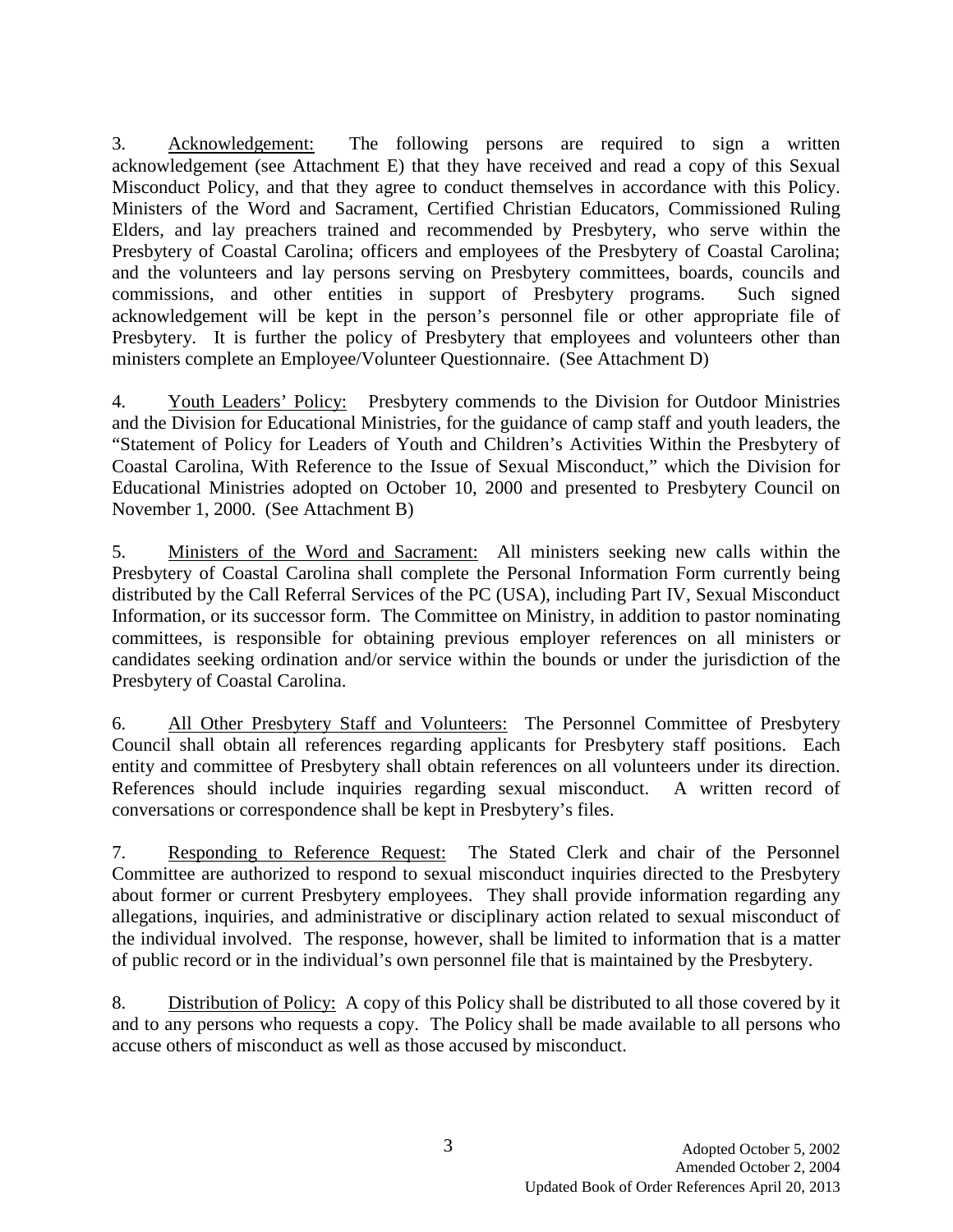# *Response Procedures:*

### 1. Receiving the Initial Report:

A. Claims of sexual misconduct should never be taken lightly or disregarded and allowed to circulate without concern for the integrity and reputation of the reporter of the victim, the alleged offender, and the Church. Claims shall be dealt with as matters of highest confidentiality both before and after they have been submitted to appropriate authorities as outlined below.

B. Reports of sexual misconduct may occur in a variety of ways. Because a governing body or entity cannot control to whom the reporter will first speak, it is important that all officers, employees, and persons highly visible to church members and visitors understand how reports of alleged sexual misconduct incidents are to be directed to the proper persons.

C. *The first persons to learn of an incident of sexual misconduct should not undertake an inquiry alone or question the reporter or the alleged offender.* If the reporter is hesitant to talk to "higher authorities,' the person receiving the initial report has a special pastoral responsibility to encourage willingness to speak with higher authority, lest the Church be unable to respond because no one is able to give first hand information.

- 1. When a person believes that she/he has been the victim of sexual misconduct perpetrated by a person covered by this Policy, or when a non-victim reporter believes a person covered by this Policy has committed an act of sexual misconduct, he or she should report the incident, preferably in writing, to the Stated Clerk. If the report is not received in writing and the complaining victim or reporter declines to put it in writing, then the Stated Clerk shall summarize in writing all of the information orally conveyed to him or her, and mail a copy of the same to the complaining victim or reporter with a request that he or she contact the Stated Clerk if there are any errors in the account.
- 2. The Stated Clerk will then notify the Convener of the Response Coordination Team and the Chair of the Committee on Ministry, Personnel Committee of Presbytery Council, or other appropriate entity.
- 3. If the alleged offender is the Stated Clerk of the Presbytery, the report shall be made to the Chair of Presbytery Council, who will notify the Convener of the Response Coordination Team.
- 2. Documentation

All allegations and responses to allegations should be written, signed, and dated. They should be detailed and specific. Any report of the RCT or the Care Team to the Stated Clerk and/or Committee on Ministry must be written. Recommendations made by the RCT or the Care Team must be written.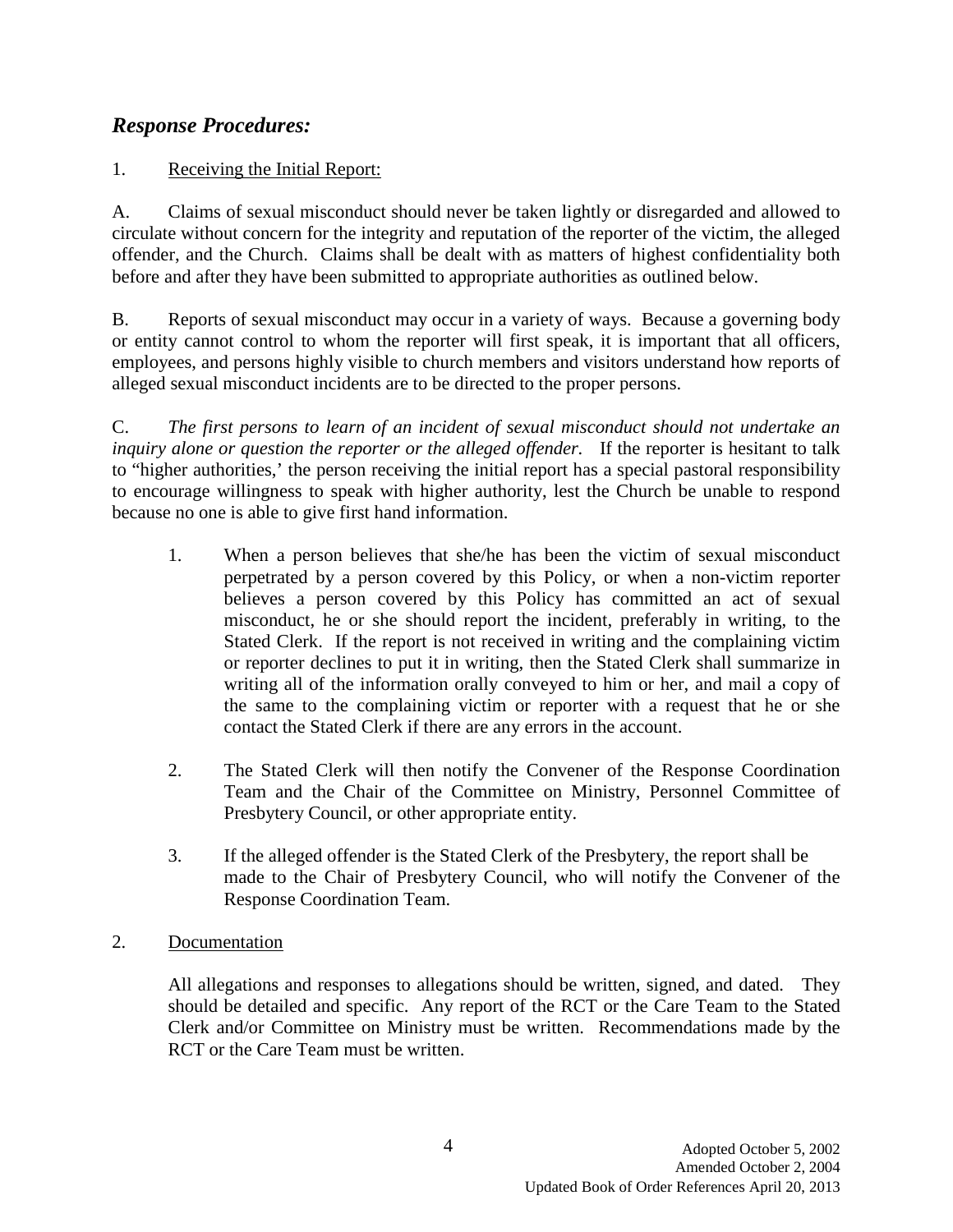### 3. Unavailability of a written allegation from a reporter

A. If a reporter is unable or chooses not to submit a written allegation to the Care Team, the Care Team may continue the investigation if there appears to be sufficient additional evidence that the alleged professional misconduct of a sexual nature occurred.

B. In addition, there are several different circumstances in which the Stated Clerk may receive information about a person covered by this Policy allegedly engaging in sexual misconduct.

- 1. **Rumors:** Second-hand or third-hand rumors may be passed to a Stated Clerk. It is important to try to acquire some actual evidence or a first-hand report in order to determine if professional misconduct of a sexual nature occurred. It is impossible to act on information which is presented **only** as rumor.
- 2. **First-hand information from a third party:** In this situation, someone may come forward with information based on their witnessing a person covered by this Policy in violation of the Policy, e.g. being sexual with a congregant or client. They may be willing to file a report but the recipient of the alleged sexual misconduct may have no interest in a report. This persons may see her/himself as a consenting adult in a sexual relationship with the person covered by this Policy and in no way a victim of sexual misconduct. In this case, there is good cause to proceed. The procedures outlined in this document should be implemented because the alleged offender may have engaged in sexual misconduct.
- 3. **A confession by a person covered by this Policy without a victim's report:** In this case, there is good cause to proceed. The procedures outlined in this document should be implemented because a person's acknowledgement that he/she engaged in sexual misconduct is the best evidence available.

### 4. Response Coordinating Team; Care Teams:

A. The Response Coordination Team (hereinafter RCT) is a committee of seven (7) ministers, elders, and members of churches of Presbytery of Coastal Carolina responsible for coordinating Presbytery's response under this Policy to reports of alleged sexual misconduct. The RCT is charged with the responsibility to assure that an objective, effective, expeditious, and caring response is made to reports of sexual misconduct.

B. Members of the RCT shall be elected by the Presbytery upon nomination by the Committee on Nominations, with the goal of having one person on the RCT from each of the Presbytery's six regions. The RCT shall be composed of three classes of approximately equal size. Terms of service shall be three years, except that members may be elected to shorter terms in order to establish classes or to fill unexpired terms. The RCT shall designate one member as the Chair.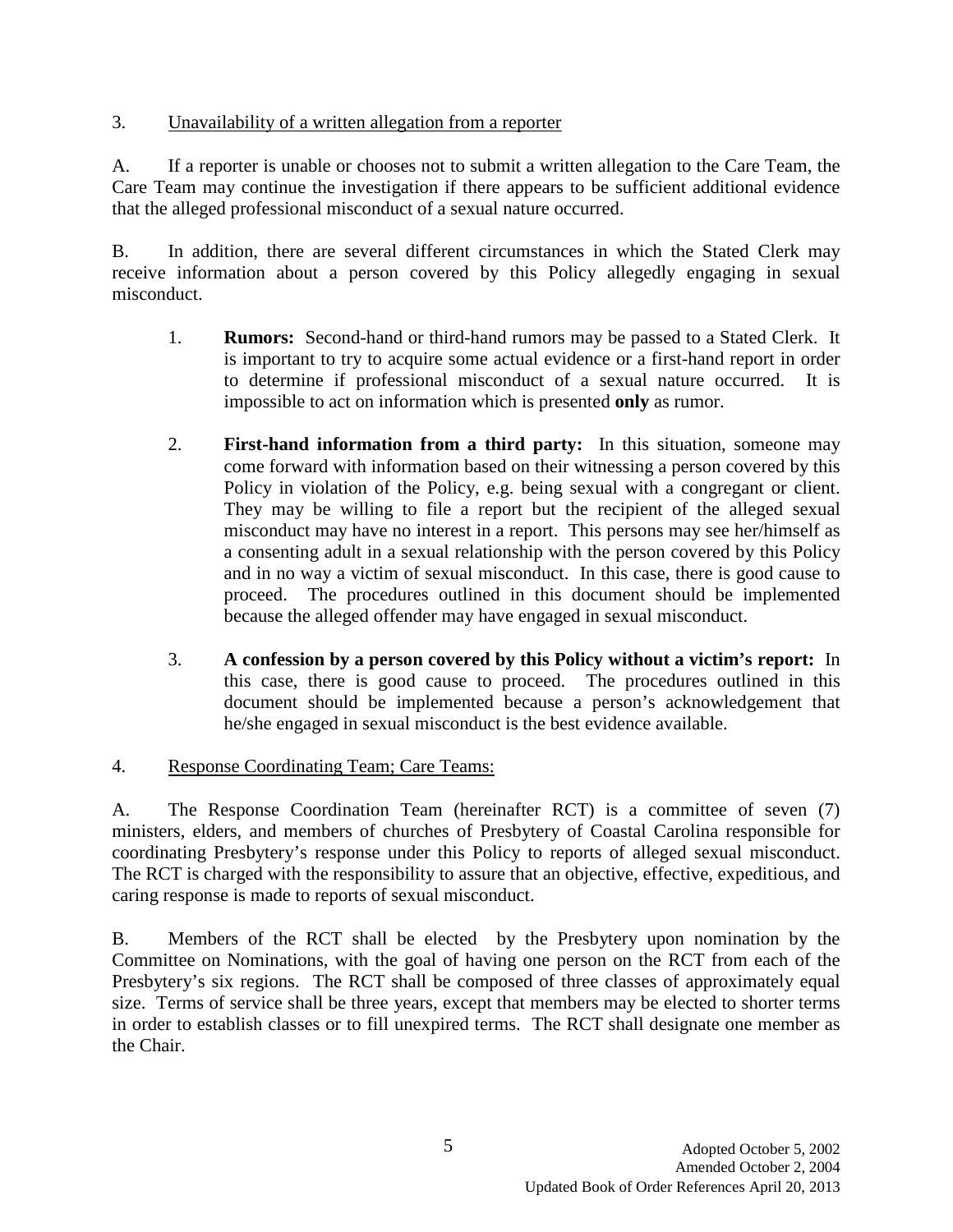C. The Response Coordination Team shall work in consultation with the Stated Clerk, the Chairs of the Committee on Ministry and the Personnel Committee, and the executive committee of Presbytery Council to recruit a pool of resource persons to serve effectively as potential members of a Care Team. The pool should consist of at least four persons from each of the Presbytery's six regions, and may be comprised in part of one or more members of the RCT. Individuals in the pool shall be expected to participate in only one Care Team in a period of three years. Additional teams may be implemented if needed. The RCT should seek to recruit as potential Care Team members persons who possess professional expertise and/or extensive experience in the following areas:

- Psychological counseling, with particular experience in the area of sexual abuse and its aftermath, as well as pastoral care;
- Child advocacy;
- Law, with particular experience in sexual harassment or abuse, civil tort proceedings, criminal proceedings involving matters of due process, and domestic relations law;
- Conflict management and resolution;
- Insurance and risk management; and
- Personnel management and training.

D. The RCT shall provide training and support for persons who are recruited to be in the pool of potential Care Team members on how to respond to reports of sexual misconduct, and on the legal, administrative, and disciplinary procedures of the Presbytery and the Church. Such training should be updated and/or refreshed annually.

E. When notified by the Stated Clerk or the Chair of Presbytery Council that a report of alleged sexual misconduct has been received, the Response Coordination Team shall convene three (3) persons to serve as a Care Team to handle the report, giving preference to persons who live in the geographic region where the report arose. The Care Team will work with and be available to the reporter, the alleged offender, the alleged victim (if not the same person as the reporter), the families involved, co-workers of the parties involved, and the Presbytery. The Chair of the RCT shall periodically follow up with the Care Team, monitor their progress, and offer any needed assistance and support.

F. Care Team members are exempt from being cited to appear as witnesses in an ecclesiastical judicial trail under the Rules of Discipline. Presbytery recognizes that service on a Care Team constitutes "good cause" for refusing to testify under D-7.0204 and D-11.0203.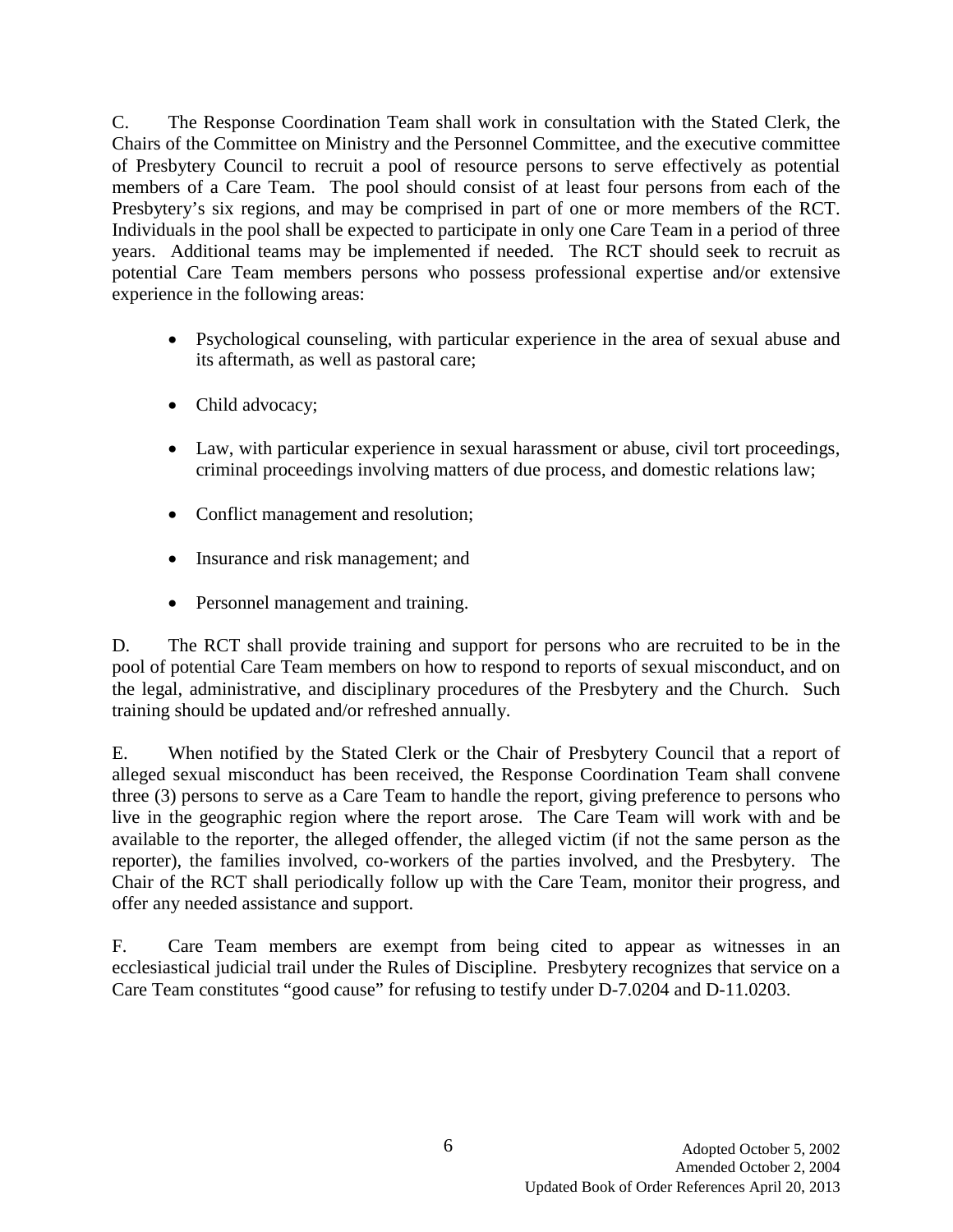#### 5. Functions of the Care Team

A. The Care Team shall perform the following functions:

1. Receive the written claim of sexual misconduct from the Stated Clerk or Moderator of Presbytery Council;

2. In cases involving child sexual abuse, the Care Team shall first confirm that a report has been made to the Department of Social Services. (See definition of "Mandated Reporter" in Attachment A, Definitions.)

3. One or more members of the Care Team shall meet with the reporter to informally review the report, or with the alleged victim to hear the accusation first hand. The alleged victim may be accompanied by persons (limited to two) whom she/he wishes to have present for support. If the reporter is different from the alleged victim, the Care Team shall review the information that is the basis for the report, and the source(s) of that information. If the report is found by the Care Team to be credible, they will attempt to contact the alleged victim. All communications with the reporter and/or the alleged victim shall be confidential.

4. The Care Team shall inform the alleged victim of the different remedies that the victim may pursue, the responses that the alleged offender may make, and what likely will be required with each. These include filing a formal written statement of alleged offense to initiate inquiry by an investigating committee under the Rules of Discipline, or contact by the Care Team with the alleged offender to seek an informal and confidential resolution, including negotiation or mediation.

5. In no more than seven days after the convening of the Care Team, the Care Team shall advise the alleged offender, in writing, (A) of the allegation and advise the alleged offender to have no further contact of any sort with the reporter, the alleged victim, or the alleged victim's family; (B) that he or she may want to obtain legal counsel or other advocate since the accusation could result in church disciplinary procedures or civil or criminal court action; and (C) that a written response to the accusations is requested.

6. Gather information regarding the allegations from the reporter, if not the alleged victim, and others who may have knowledge or information relating to the allegation;

7. The Care Team shall provide a written copy of this Policy to the alleged victim or third party reporter and the alleged offender, and seek adherence to this Policy by all parties involved;

8. Prepare a written report of the case for submission to the appropriate person, committee of the governing body, or entity.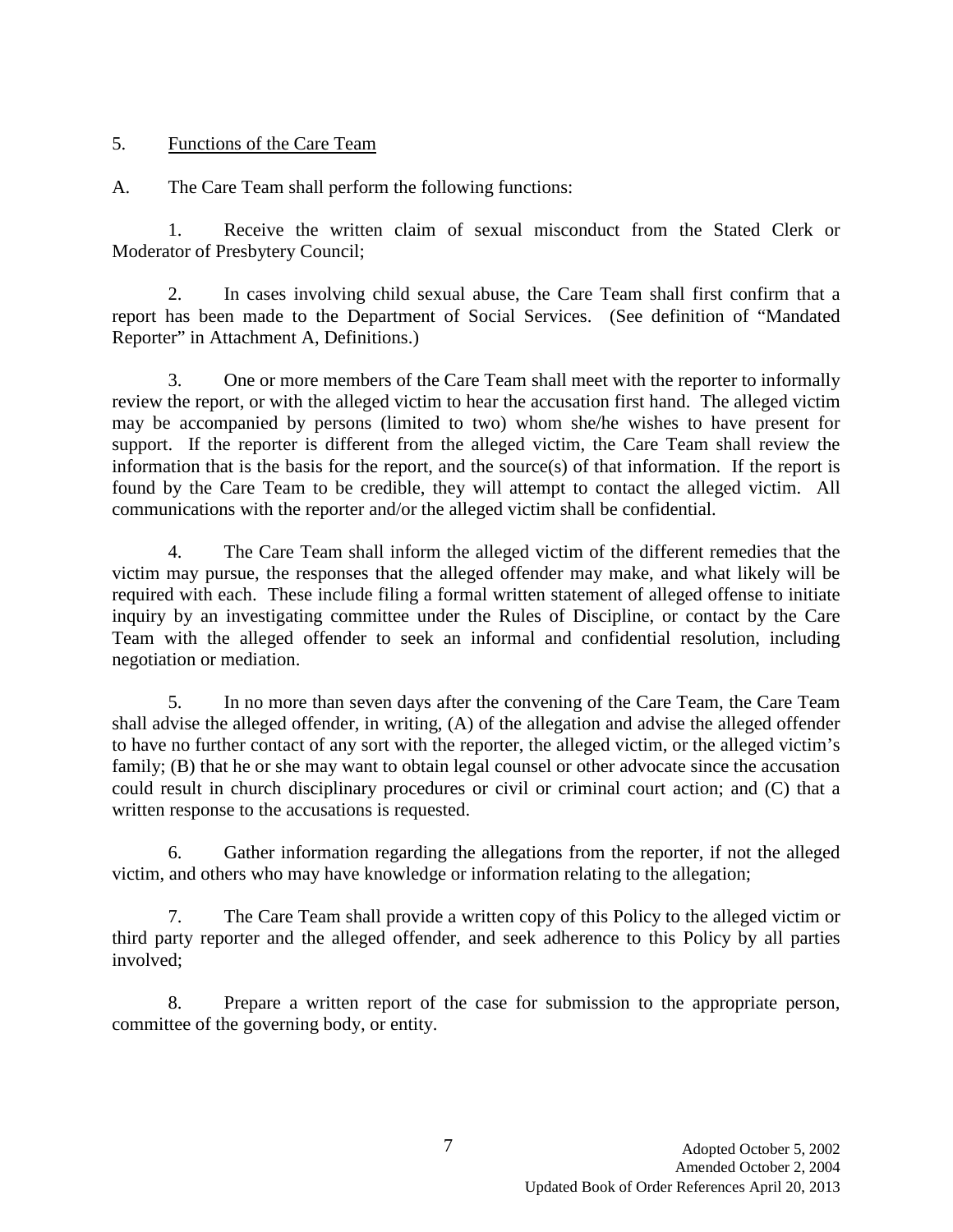B. During or as a result of its review of information, the Care Team:

1. Shall recommend that all parties involved seek professional psychological or certified pastoral counseling throughout the Care Team process;

2. Shall recommend immediate actions for the pastoral care of the reporter, the alleged victim, the alleged offender, the families of all parties involved, congregations and governing bodies;

3. Shall recommend actions to be taken to begin the healing process within the congregation, governing body, or entity;

4. Shall at all times treat the alleged offender with Christian kindness and respect, and may meet with the alleged offender if requested. Prior to the meeting, the alleged offender shall be advised of their rights according to the "Rules of Discipline";

5. Must tell the alleged victim if the alleged offender has admitted to the misconduct;

6. If there has been no admission of misconduct and the allegation is to be pursued, advise the reporter or alleged victim of the option of filing a written statement of alleged offense with the Stated Clerk of Presbytery or the Clerk of Session pursuant to the Rules of Discipline.

C. The Care Team shall not:

- 1. Advocate for any party involved;
- 2. Act as legal counsel for any party involved;
- 3. Act as counselors to any party involved;
- 4. Replace the functions of the Committee on Ministry, Council, or Investigating Committee;
- 5. Enforce a specific remedy or disciplinary action;
- 6. Breach the confidentiality of information received.

D. Final Report of the Care Team: Within 45 days from the date the Care Team first receives the written report of alleged sexual misconduct, the Care Team shall submit a written final report to the Chair of the RCT and to the appropriate committee of the governing body or person. A copy shall be given to the reporter and the alleged offender. The final report shall include: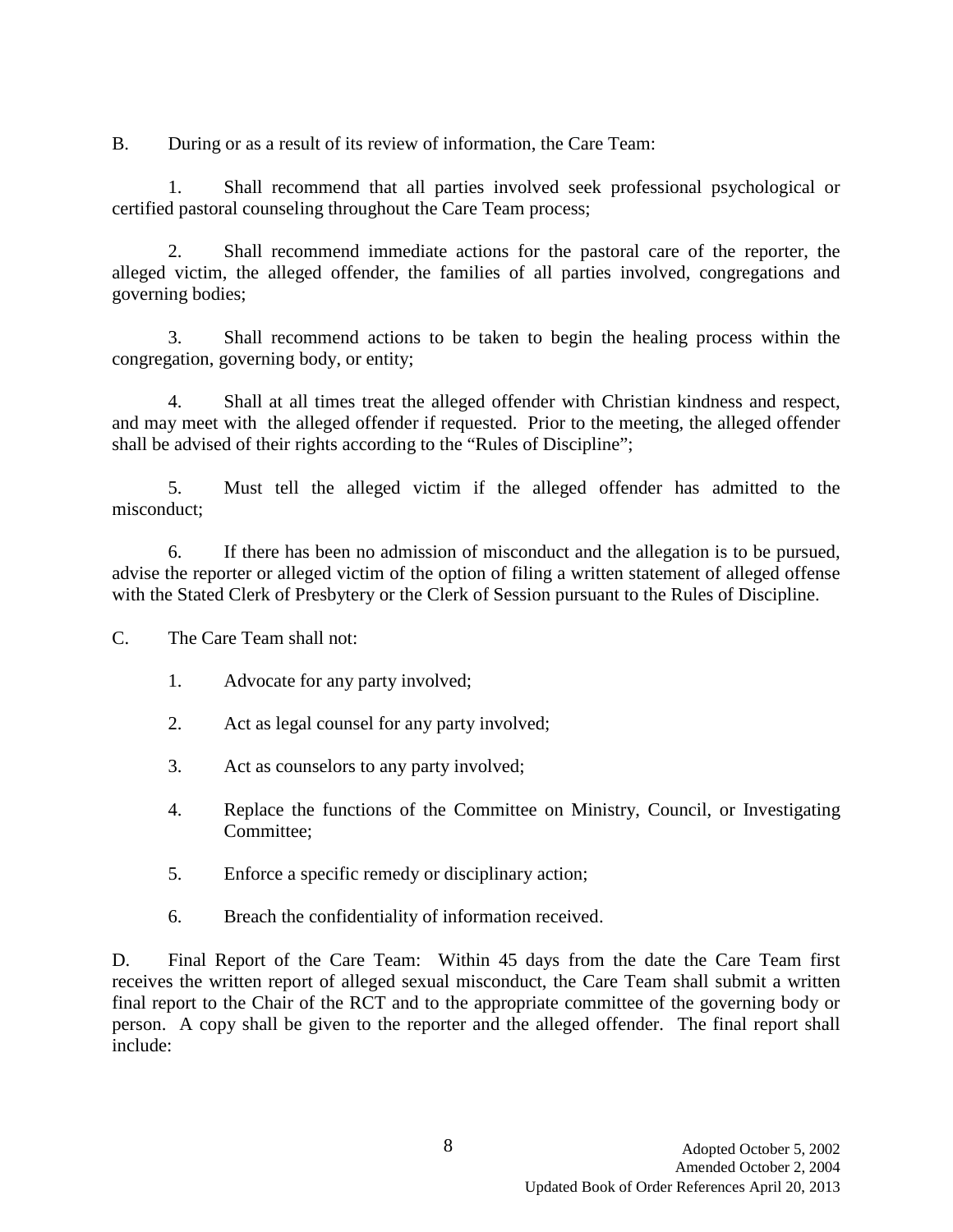- Name and address of parties involved;
- A summary of the allegations;
- A summary of the facts as stated by the parties involved;
- A summary of the Care Team's actions to date'
- The remedy, if any, sought by the reporter and/or alleged victim;
- The Care Team's findings to date, and whether the alleged sexual misconduct is substantiated;
- The Care Team's recommendation for possible further actions, recommendations which may include, at any time before an Investigating Committee is established, leave of absence for any party;
- A list of the Care Team's members and the date of the report.

#### 6. Responses When Allegation is Not Substantiated

- A. In cases where the allegation is not substantiated, every appropriate effort will be made to exonerate the alleged offender. A record of the process and its conclusion will be provided to the alleged offender and may be included in his/her personnel file. If the vindicated persons chooses, a public statement may be communicated in writing by the Stated Clerk and the Care Team to every member of the congregation to exonerate him/her. The Stated Clerk, in consultation with the Care Team, will respond to the vindicated person with Christian care and concern. This may include the governing body paying for counseling for the vindicated person.
- B. There is usually a need for follow up whenever an allegation is made, even if it is not substantiated. Therefore, the Stated Clerk, in consultation with the Care Team and in collaboration with other appropriate persons, will respond with Christian care and concern to the reporter and/or alleged victim, the vindicated person's family, and the congregation as appropriate.

### 7. Responses When Allegation is Substantiated

A. If the Care Team concludes that the offense and consequences of professional conduct are determined to be relatively MINOR, the Care Team will recommend that the Committee on Ministry, Personnel Committee of Presbytery Council, or other appropriate entity take the following steps:

1. Issue an advisory in response to a situation that is not necessarily professional misconduct of a sexual nature but shows poor professional judgment. Clear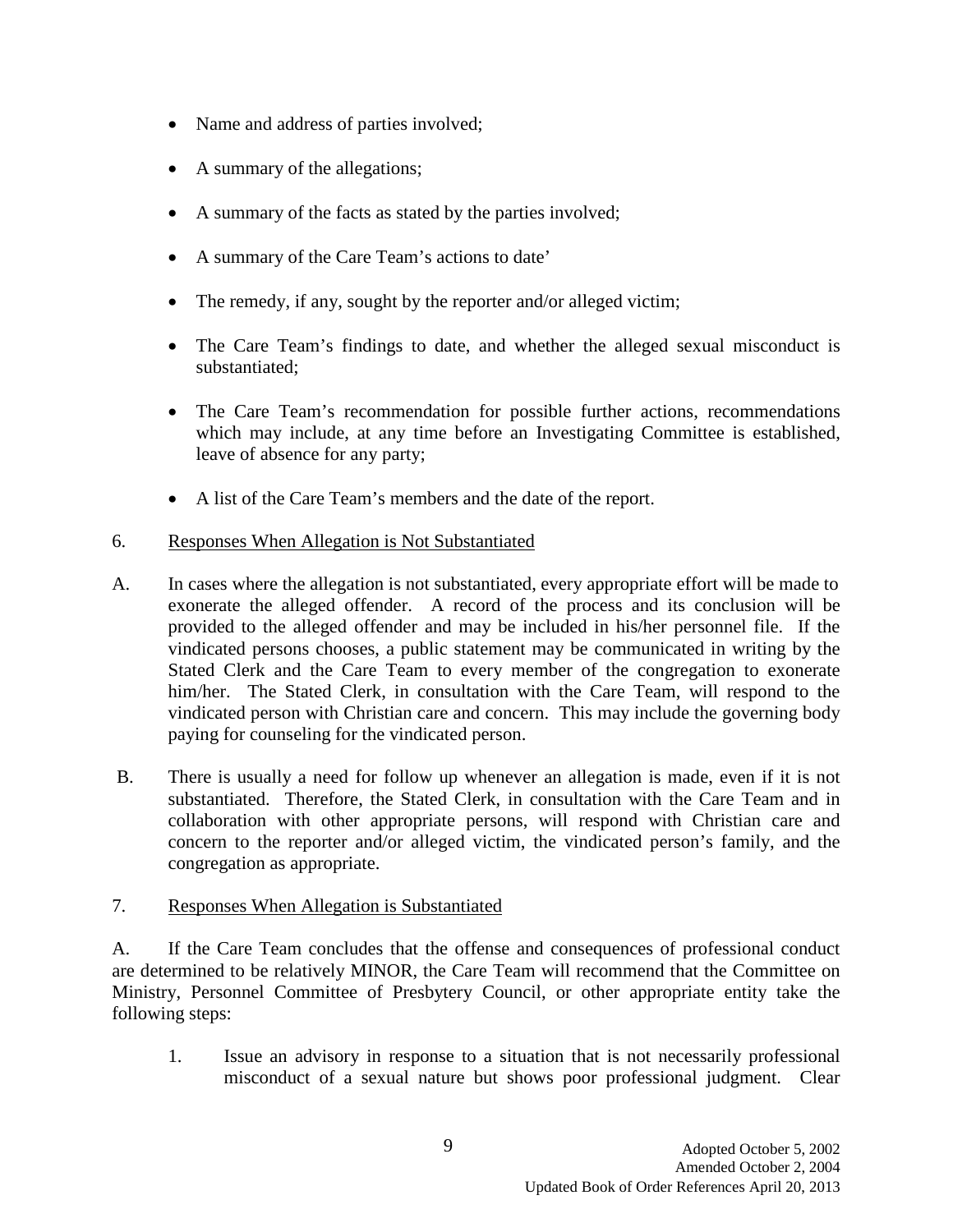guidance shall be provided in order for the offender to accomplish the necessary corrective action.

- 2. Issue a warning in response to a situation of unquestionably inappropriate and unwise behavior but which is not clearly professional misconduct of a sexual nature. It is expected that this clear warning will bring a cessation of the behavior.
- 3. Issue a reprimand in response to a situation which involves professional misconduct of a sexual nature but which resulted in relatively minor consequences. This action will be recorded and placed in the offender's personnel file.

B. If the Care Team concludes that the offense and consequences of professional misconduct are determined to be relative MAJOR, the Care Team will recommend that the Committee on Ministry, Personnel Committee of Presbytery Council, or other appropriate entity follow a course of disciplinary action in accordance with the BOOK OF ORDER as follows:

- 1. In the case of a minister member of Presbytery, the Committee on Ministry shall take prompt and necessary steps as provided for within the Book of Order for the good of the church and to protect others from further harm. Possible steps include placing the offender on a restricted status, and/or suspending the offender from ministerial responsibilities. If the minister is installed in a pastoral relationship to a church, the steps shall be taken in consultation with the session of the church.
- 2. In the case of a minister serving in an uninstalled pastoral relationship to a church or a person serving as commissioned ruling elder or other lay supply relationship, the Committee on Ministry in consultation with the session shall take prompt and necessary steps which serve the good of the church and which protect others from further harm. Such steps may included the suspension or termination of the pastoral or supply relationship to the church. In the case of a person who has been trained and recommended by Presbytery to serve as commissioned ruling elder or lay preacher but is not currently serving a church, the Committee on Ministry may determine that it will not approve that individual for service to any church until it is satisfied that appropriate rehabilitation has taken place.
- 3. In the case of a certified Christian educator serving a church of the Presbytery, the Committee on Ministry shall counsel with and support the church session through administrative steps needed to assure the good of the church and to protect others from further harm.
- 4. In the case of an employee of the Presbytery who is not a minister member of Presbytery, the Personnel Committee of Council shall take prompt and necessary steps as provided for within Presbytery's Personnel Policies for the good of the Presbytery and to protect others from further harm. Such steps may include the suspension or dismissal of the employee.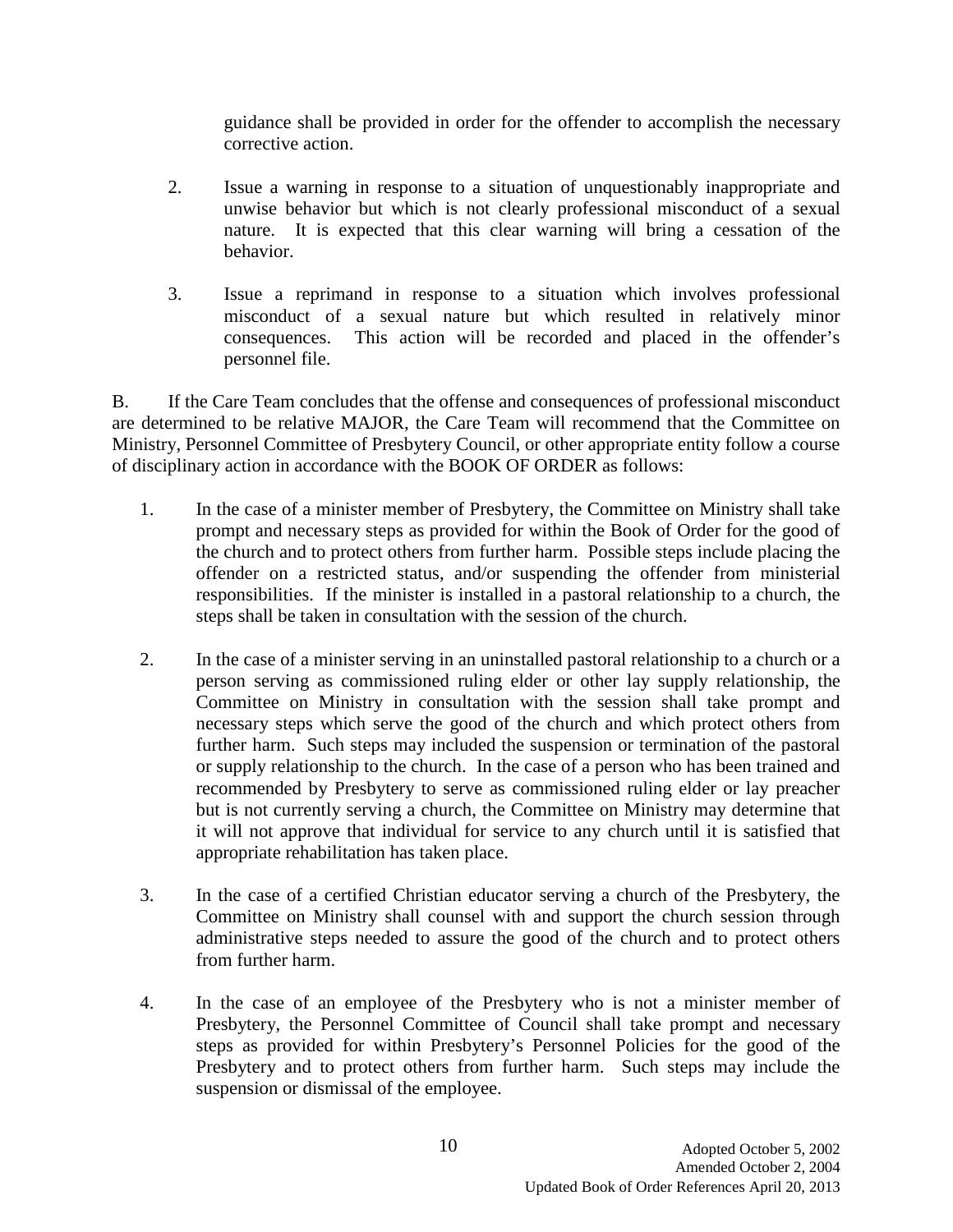- 5. In the case of persons serving as officers of the Presbytery (but not on staff), or as volunteers and lay persons serving on Presbytery committees, boards, councils and commissions, and other entities in support of Presbytery programs, the Presbytery Council, division, committee commission, or other appropriate entity shall take prompt and necessary steps to assure the well being of the Presbytery and to protect others from further harm. If the person was elected to position by Presbytery, the entity may recommend that Presbytery rescind his or her election.
- C. Record keeping: In the case of a church professional, the Care Team's report along with documentation of the action taken in response thereto, shall be placed in the offender's personnel file. In the case of a volunteer, the action shall be recorded by the governing body in a file maintained by the appropriate governing body official in order to prevent inadvertent reassignment.
- D. Response to Secondary Victims: The offender's family, peers and the congregation are also victims of the professional and misconduct of a sexual nature. They too deserve attention and sensitivity to the hurt and pain that they are experiencing.
	- 1. Family Members of the Offender The Committee on Ministry will arrange to reach out to family members with Christian care and concern, and will try to arrange for financial support for family members during possible employment transition for the offender.
	- 2. Co-Workers of the Offender The Committee on Ministry will schedule a meeting to inform the offender's co-workers of the actions taken regarding the offender and to provide an opportunity for discussion.
	- 3. Congregation In conjunction with the local leadership, it is recommended that the Stated Clerk, in consultation with the Committee on Ministry, communicate in writing with every member of the congregation the findings and action taken in the course of disciplinary process, and/or by the Committee on Ministry. The Committee on Ministry will offer a trained consultant to educate the congregation regarding professional misconduct of a sexual nature in the ministerial relationship. This will help attend to the congregation's grief, anger, and other reactions. Three-, six-, nine-, and twelve-month follow-up contacts will be made by the Committee on Ministry or its representative with the local congregation to assess whether or not further help is needed. Additional follow-up contacts will be made if needed.
- E. Restoration to Ministry: If a minister has been excluded from the exercise of ordained office as the result of having committed sexual misconduct, Presbytery may consider restoration to ministry upon a showing of the following:
	- 1. Unequivocal acknowledgement of responsibility for harm done to victim(s), as reflected in a letter of apology.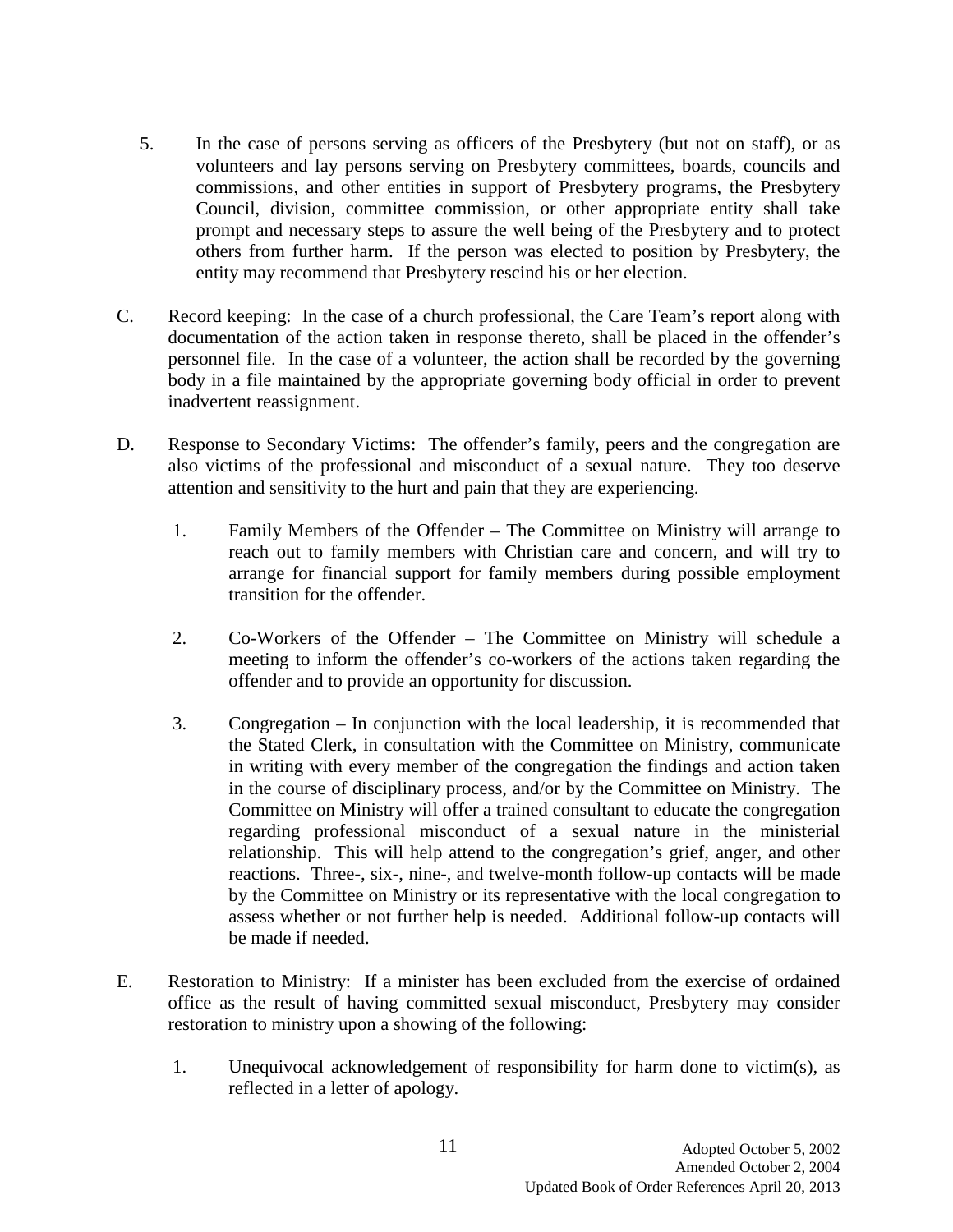- 2. Genuine remorse for harm done.
- 3. Repentance a fundamental change in behavior and understanding, which may be accomplished through appropriate therapy.
- 4. Offering of appropriate restitution to victim(s).
- 8. Media Contact: Any inquiries from the media regarding an allegation of sexual misconduct must be directed to the Stated Clerk, Chair of Committee on Ministry, or other designated official of the Presbytery or entity involved. Questions from the media shall not be addressed by any member of the Care Team.

### *Judicial Process Under the Rules of Discipline:*

At any point, a reporter or victim alleging sexual misconduct may initiate disciplinary action against the alleged offender as provided for by submitting a formal written statement of the alleged offense to the Stated Clerk of Presbytery if the alleged offender is a member minister of Presbytery, or to the Clerk of Session in the church of membership of the alleged offender if he or she is not a member minister. The Stated Clerk or Clerk of Session shall refer the allegation to the appropriate investigating committee (D-10.0202) that shall meet as soon as possible after its formation. The investigating committee shall conduct its investigation in accordance with D-10.0202. The investigating committee shall maintain regular contact with the person making the allegations, keeping her/him informed about the status of the investigation. Under no circumstances should the investigating committee contact the offender without first advising the person making the allegations of the date of that contact.

#### *Administrative Process:*

Following a report of sexual misconduct against a staff member of the Presbytery of Coastal Carolina or a member of Presbytery serving a church or agency, the appropriate committee (COM or Personnel) shall consult with the reporter and/or victim, the alleged offender, and the involved Session or board of oversight to ascertain whether the circumstances would be aided by the alleged offender being advised to take an administrative leave. If the alleged offender refuses and the Presbytery believes it imperative, the Presbytery may proceed under G-2.0904 or the personnel policy to remove the person, observing the requirements for hearings and fair procedures of G-3.0109 as appropriate. The COM may also request that an administrative commission be appointed to deal with the discord caused by the alleged misconduct.

The COM will maintain a list of interim or supply pastors trained in responding to congregations where abuse has occurred. The COM will also work carefully with the session to recognize and deal with anger that typically accompanies abuse allegations. A church that has experienced sexual misconduct by the pastor shall be under the direction of the Presbytery for a year. The COM shall insure that an interim pastor is called who has skills in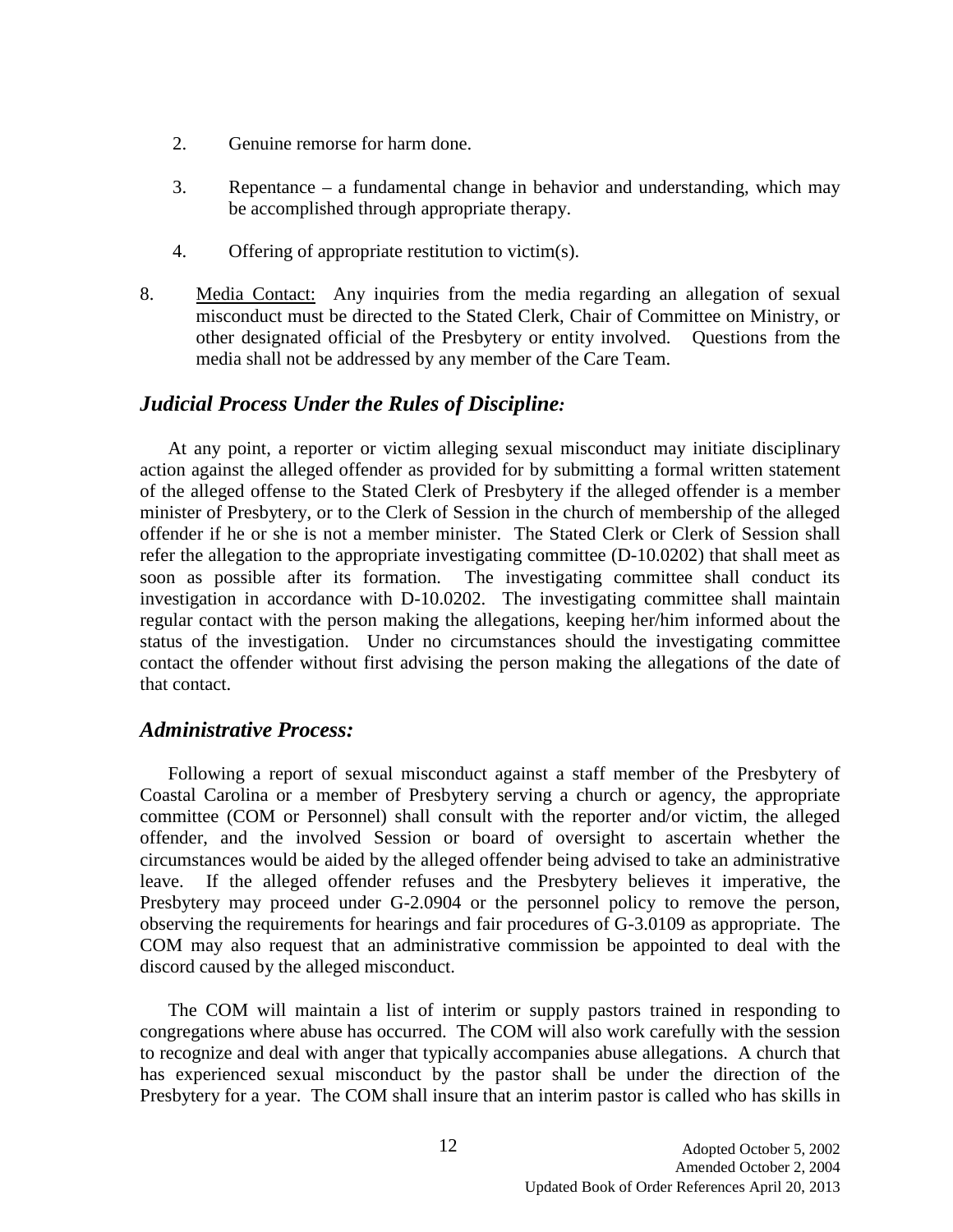confronting and processing issues that are the result of the pastor's conduct. Similar appropriate steps shall be taken when a church has experienced sexual misconduct by its associate pastor.

### *Conclusion:*

After all the procedures outlined above have been carried out the RCT shall coordinate an evaluation, seeking responses from persons and groups involved in the response to the allegation of misconduct.

> End of Document Attachments Follow Below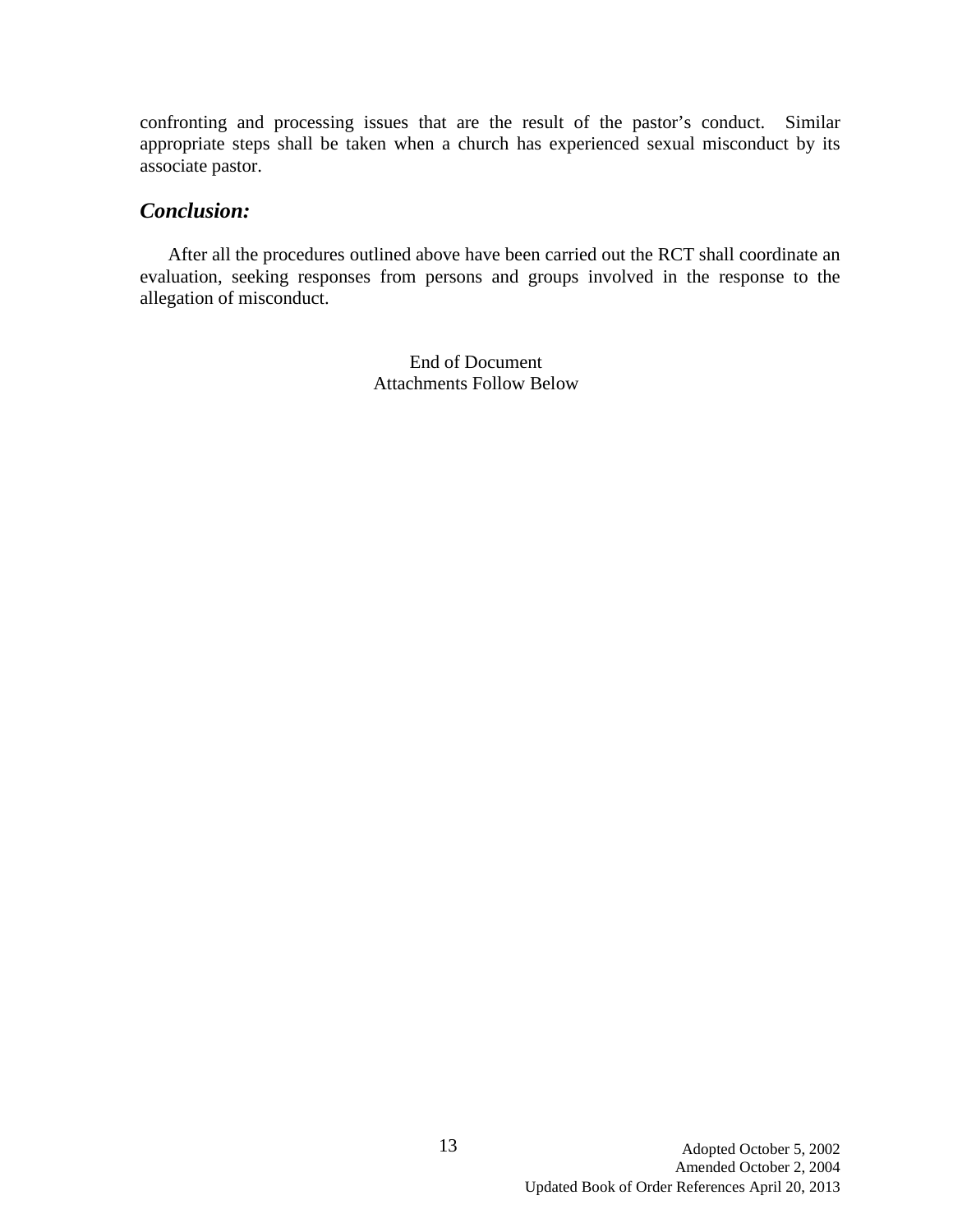### **ATTACHMENT A**

#### **DEFINITIONS**

**Adultery:** Sexual conduct that violates the marriage vows of one or both participants.

**Allegation:** An assertion, avowal or claim that may lead to an accusation or charge.

**Alleged Offender:** Person against whom as allegation has been made.

**Book of Order:** The Book of Order is the second part of the Constitution of the Presbyterian Church (U.S.A.). It contains the Form of Government, the Directory for Worship and the Rules of Discipline. (The first part of the Constitution of the PCUSA is The Book of Confessions.)

**Boundaries:** In a professional helping relationship (such as pastor/member of congregation, youth leader/youth group member, counselor/client), the limits or parameters which must be honored and observed by the helping professional in order to maintain the primary purpose or function of the relationship. The focus on the primary purpose or function of the relationship becomes blurred and can be lost if a boundary is crossed.

**Investigative Committee: Convened by the Session** to investigate reports of sexual misconduct and provide care and support to all parties.

**Child Sexual Abuse:** Includes, but is not limited to, any contact or interaction between a child (any person under age 18) and an adult when the child is being used for the sexual stimulation of the adult or of a third person. The behavior may or may not involve touching. Sexual behavior between a child and an adult is always considered forced whether or not "consented" to by the child.

**Church:** When capitalized refers to the Presbyterian Church (U.S.A.); when spelled with the initial "c" in lower case refers to local churches.

**Commissioned Lay Pastor:** An elder granted a local commission by the Presbytery to lead worship and preach the Gospel. See Book of Order G-2.10.

**Committee on Ministry (COM):** The Presbytery committee which serves as pastor and counselor to the ministers in the Presbytery, facilitates the relations between congregations, ministers, and the Presbytery and seeks to settle difficulties on behalf of Presbytery when possible and expedient. See Book of Order G-3.0306.

**Confidentiality:** An assurance that information will be kept private and only shared with persons who have a need to know.

**Congregation:** A general term to describe members and participants of a particular church.

Attachment A 1/4 Definitions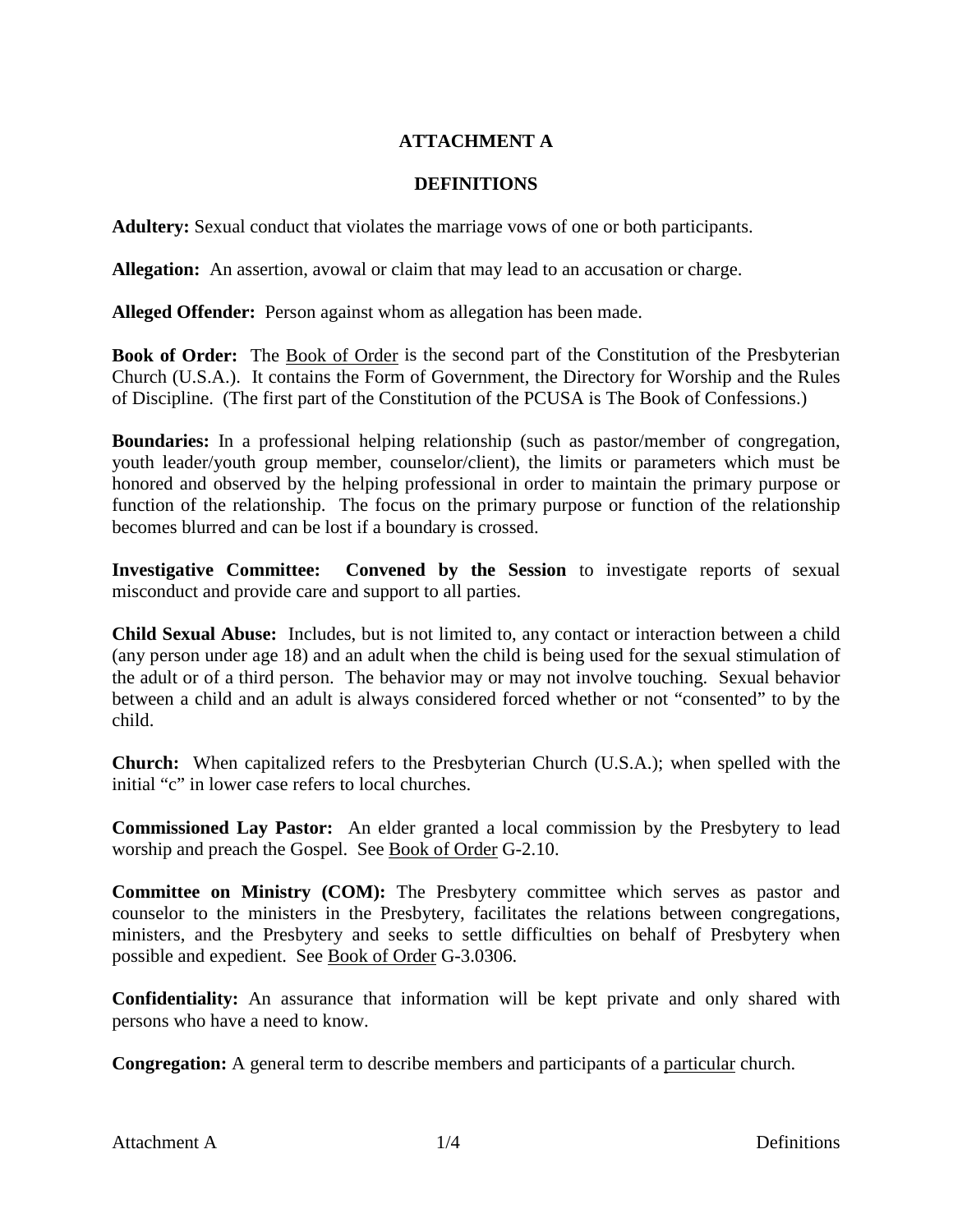**Dual Relationships:** The result of boundary crossings. The primary purpose or function of the relationship must share the spotlight with another competing focus, with the result that the effectiveness of the primary purpose or function is compromised. A boundary crossing which adds a sexual component to a professional helping relationship is both disruptive and unethical, and is a violation of professional responsibility and trust.

**Employee:** Any person hired or called to work for the Presbytery or any church or related organization within the jurisdiction of the Presbytery for salary or wages.

**Entity:** Any congregation, camp, program, or office managed by a board, committee, council, or other body whose membership is accountable to a governing body.

**Governing Body:** A representative body composed of elders and ministers of the Word and Sacrament; these are sessions, presbyteries, synods, and the General Assembly. A governing body may establish entities such as day care centers, conference centers, camps, homes for the aged, or other mission entities. A governing body may have both church members and nonmembers as employees.

**Inquiry:** The process described in the Rules of Discipline to determine whether charges should be filed based upon allegations of an offense received by a governing body. See Book of Order D-10.0200.

**Investigation:** Term generally used by police, secular prosecutors, and child protective services when responding to allegations of an offense. Term is also used interchangeably with Inquiry in the Rules of Discipline.

**Mandated Reporter:** A person who is required by law to report any and all suspected incidents of child abuse, including child sexual abuse that come to their attention. In North Carolina, "any person or institution that has cause to suspect that [a child] is abused" is required to make a report to the Department of Social Services orally, by telephone, or in writing. N.C. Gen. Stat. Sec. 7B-301. A violation of this statute is a misdemeanor.

**Persons Covered:** This policy includes the ministers, officers and employees of the Presbytery of Coastal Carolina, and the volunteers and lay persons serving preaching and pastoral functions, including those who serve on Presbytery committees, boards, councils and commissions, and other entities in support of Presbytery programs.

**Predator:** one who engages in sexual misconduct (crosses a boundary) with intent and premeditation.

**Reasonable Suspicion:** A subjective criterion that refers to a belief or opinion based on facts or circumstances of sexual misconduct that are sufficient enough for a prudent person to want to inquire further, to take protective action, or report to authorities.

**Reporter:** The person claiming knowledge of sexual misconduct by a person covered by this policy or a person alleging to have been abused by a person covered by this policy. The reporter

Attachment A 2/4 Definitions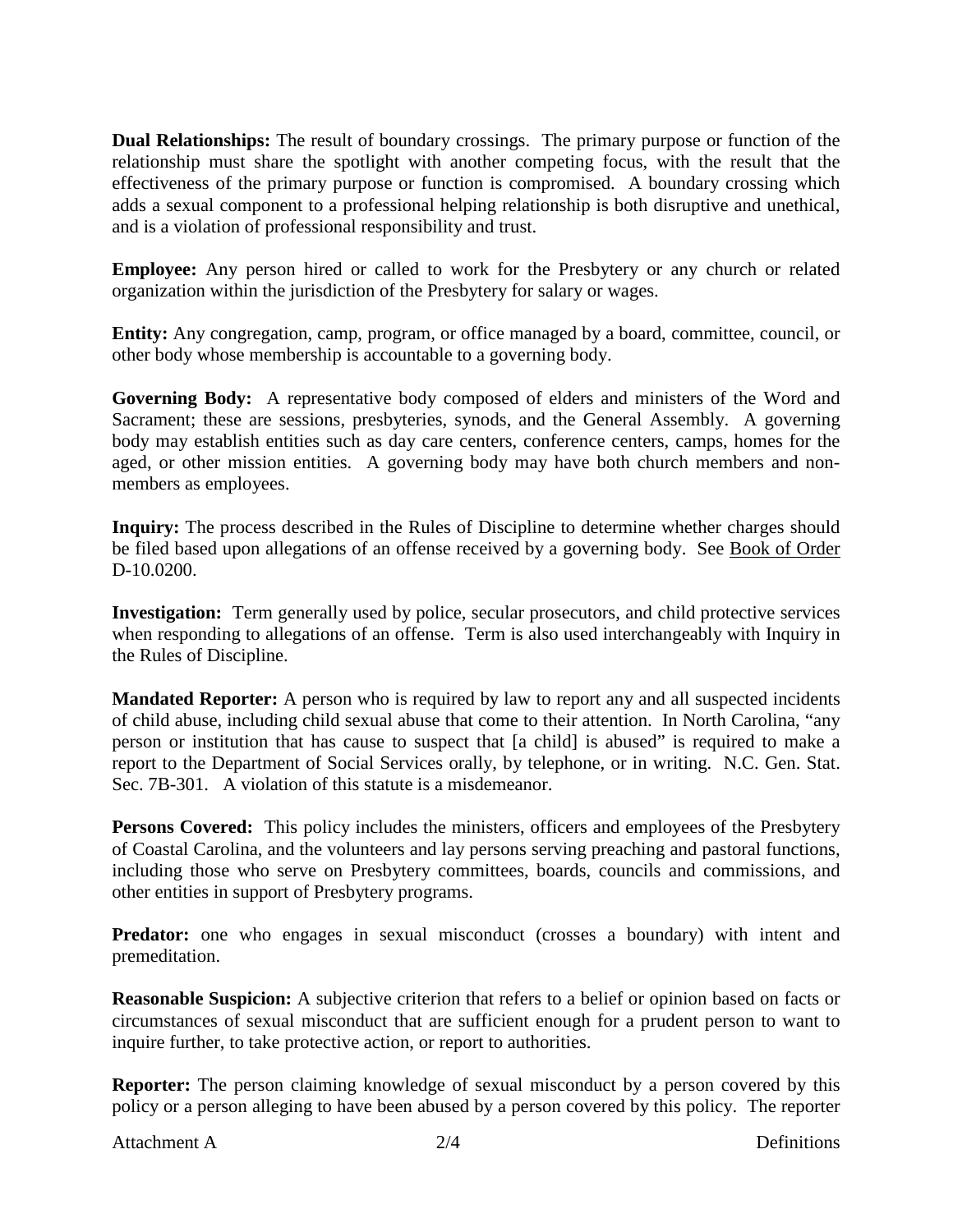may or may not have been the victim of the alleged sexual misconduct. A person such as a family member, friend, or colleague may be a non-victim reporter.

**Response:** Action taken by the governing body or entity when a report of sexual misconduct is received. In may include (1) inquiry into facts and circumstances, (2) possible disciplinary action (administrative and/or judicial), (3) pastoral care for victims and their families and others, and (4) pastoral care and rehabilitation for the accused and care for their families.

**Response Coordination Team:** The committee established by this policy to coordinate Presbytery's response to reports of alleged sexual misconduct.

**Secular (Civil) Authorities:** The governmental bodies whether city, county, state, or federal who are given the responsibility to investigate, criminally prosecute, and/or bring civil charges against individuals accused of sexual crimes or offenses against adults and children.

**Secular (Civil) Law:** The body of municipal, state, and federal laws often referred to collectively as civil and criminal law. (Note: Prohibited behavior addressed by this policy may result in criminal and/or civil charges filed under secular [civil] law.)

**Sexual Abuse:** Sexual involvement or contact by clergy or other persons covered by this policy with a person within the professional relationship including any person under the age of eighteen years, any person over the age of eighteen years who lacks the mental capacity to consent, or any person when the conduct includes force, threat, coercion, intimidation, or misuse of office or position. See Book of Order D-10.0401(b).

**Sexual Harassment:** Unwelcome sexual advances, requests for sexual favors, and other verbal or physical conduct of a sexual nature constitute sexual harassment when:

1. Submission to such conduct is made either explicitly or implicitly a term or condition of an individual's employment, or their continued status in an institution,

2. Submission to or rejection of such conduct by an individual is used as the basis for employment decisions affecting such individual, or

3. Such conduct has the purpose or effect of unreasonably interfering with an individual's work performance by creating an intimidating, hostile, or offensive working environment based on the declared judgment of the affected individual.

4. An individual is subjected to unwelcome sexual jokes, unwelcome or inappropriate touching, sexual propositions, or other conduct of a sexual nature, or display of sexual materials that insult, degrade, and/or sexually exploit men, women, or children.

In determining whether conduct is sexual harassment, the standard to be applied is that of the reasonable person of the same gender as the victim. Lack of intent to harass is no defense.

**Sexual Malfeasance:** Any impropriety or wrongdoing resulting from sexual conduct within a ministerial or professional relationship. Examples of such conduct include adultery, indecent exposure, unwelcome sexual advances, requests for sexual favors, and verbal or physical conduct of a sexual nature. This definition is not intended to cover relationships between spouses, nor is it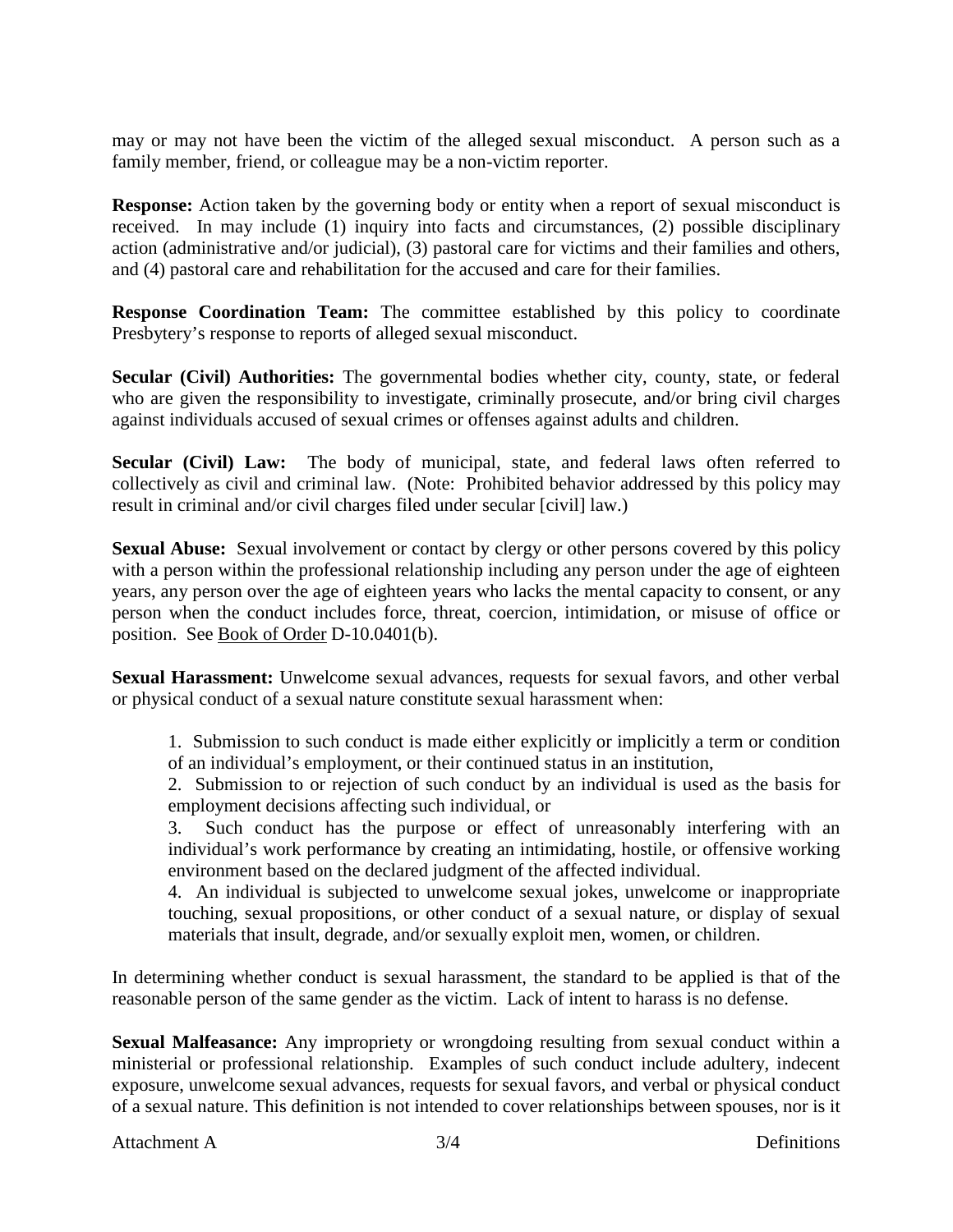meant to restrict church professionals from having normal mutual, social, intimate, or marital relationships.

**Sexual Misconduct:** Comprehensive term used in this policy and its procedures to include:

- 1. Child Sexual Abuse as defined above.
- 2. Sexual Harassment as defined above.
- 3. Rape or sexual contact by force, threat, or intimidation.
- 4. Sexual Malfeasance as defined above.
- 5. Production or distribution of pornography as defined by actions or

policy statements of the General Assembly, Presbyterian Church(USA).

**Victim:** Person who claims to have been, or is alleged to have been, injured by sexual misconduct by a person covered by this policy. (See Reporter above.)

**Volunteer:** A person who provides services for governing bodies and entities of the Church and receives no benefits or remuneration. Volunteers include persons elected or appointed to serve on boards, committee, and other groups, and persons requested to perform specific functions for the Presbytery. Reimbursement for travel expenses and other out-of-pocket expenses is not remuneration. For purposes of this policy volunteers are treated the same as employees.

**Wanderer:** A person who crosses a boundary as a result of carelessness rather than intent.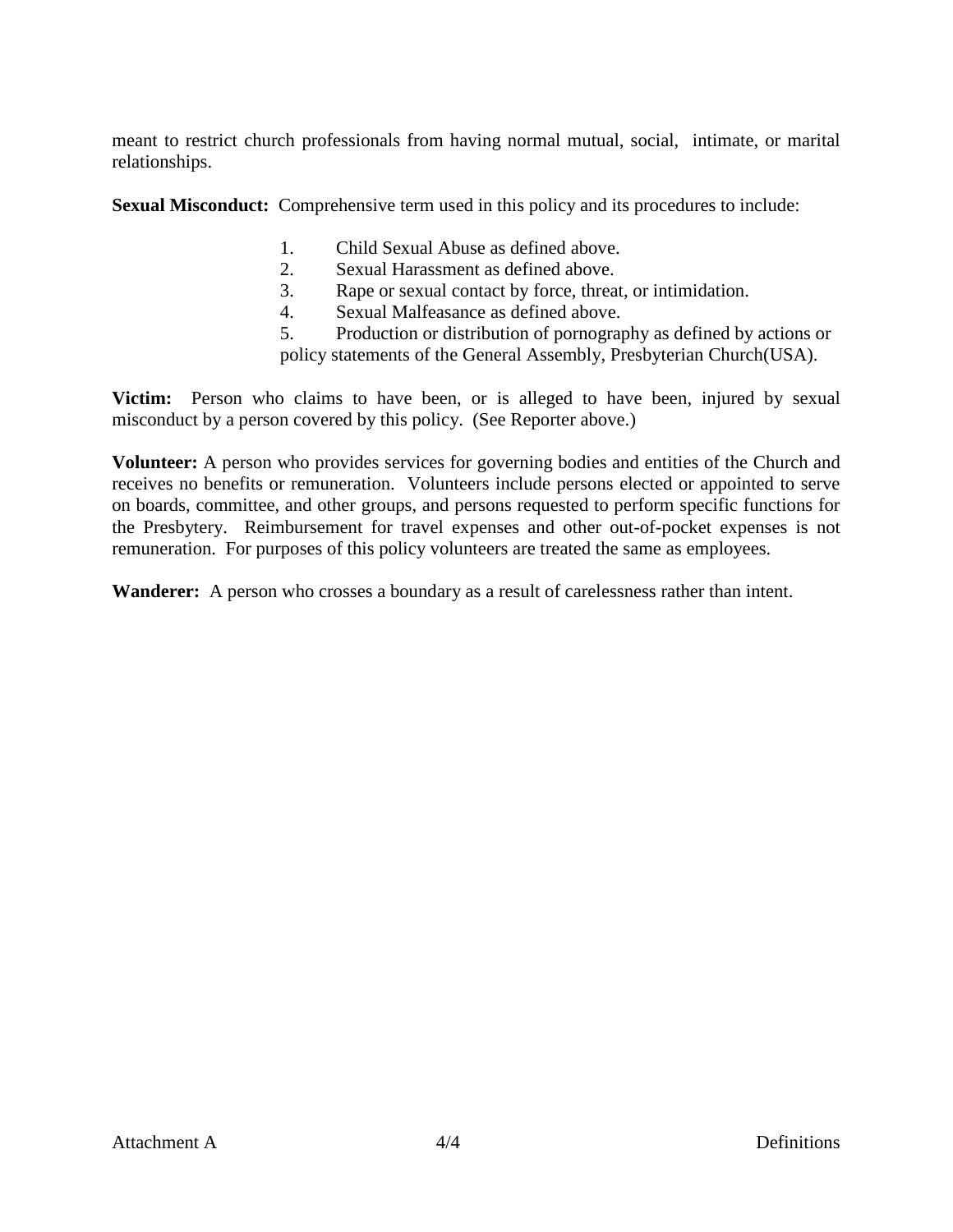#### **ATTACHMENT B**

#### **A STATEMENT OF POLICY FOR LEADERS OF YOUTH AND CHILDREN'S ACTIVITIES WITHIN THE PRESBYTERY OF COASTAL CAROLINA, WITH REFERENCE TO THE ISSUE OF SEXUAL MISCONDUCT**

The Presbytery of Coastal Carolina has adopted a Policy Statement Regarding Sexual Misconduct, which is intended as a guide for "all church members, church officers, non-member employees, and volunteers of governing bodies and entities of the church." The following statement extends from the overarching Presbytery policy and procedures and is addressed specifically to leaders of youth and children's activities and programs with the presbytery and its churches.

The goal of this statement is to provide a safe, nurturing, Christian environment for our youth and their leaders, and to maintain the integrity of the caring relationship between leader, youth, and children. This relationship, particularly within the church community is a sacred place where God's purposes are being worked out in the lives of young people.

In its more violent forms sexual abuse includes: rape, assault and overt sexual harassment. But there are other, more subtle and less well-defined, sometimes unintentional forms of behavior that may also be inappropriate with reference to sexual context or interpretation.

The premise of this statement is the concern and recognition of the increased vulnerability of youth and children as a result of the power differential in the partnership of children and youth and their leaders.

Therefore, a leader of youth and children in the church must always strive to maintain appropriate professional and personal boundaries so that the distinction between leader and participant is not blurred. Blurred and distorted boundaries undermine the effectiveness of the leader and the safety of the young person and is detrimental to the ministry of Jesus Christ.

Division of Educational Ministry Presbytery of Coastal Carolina 10/10/2000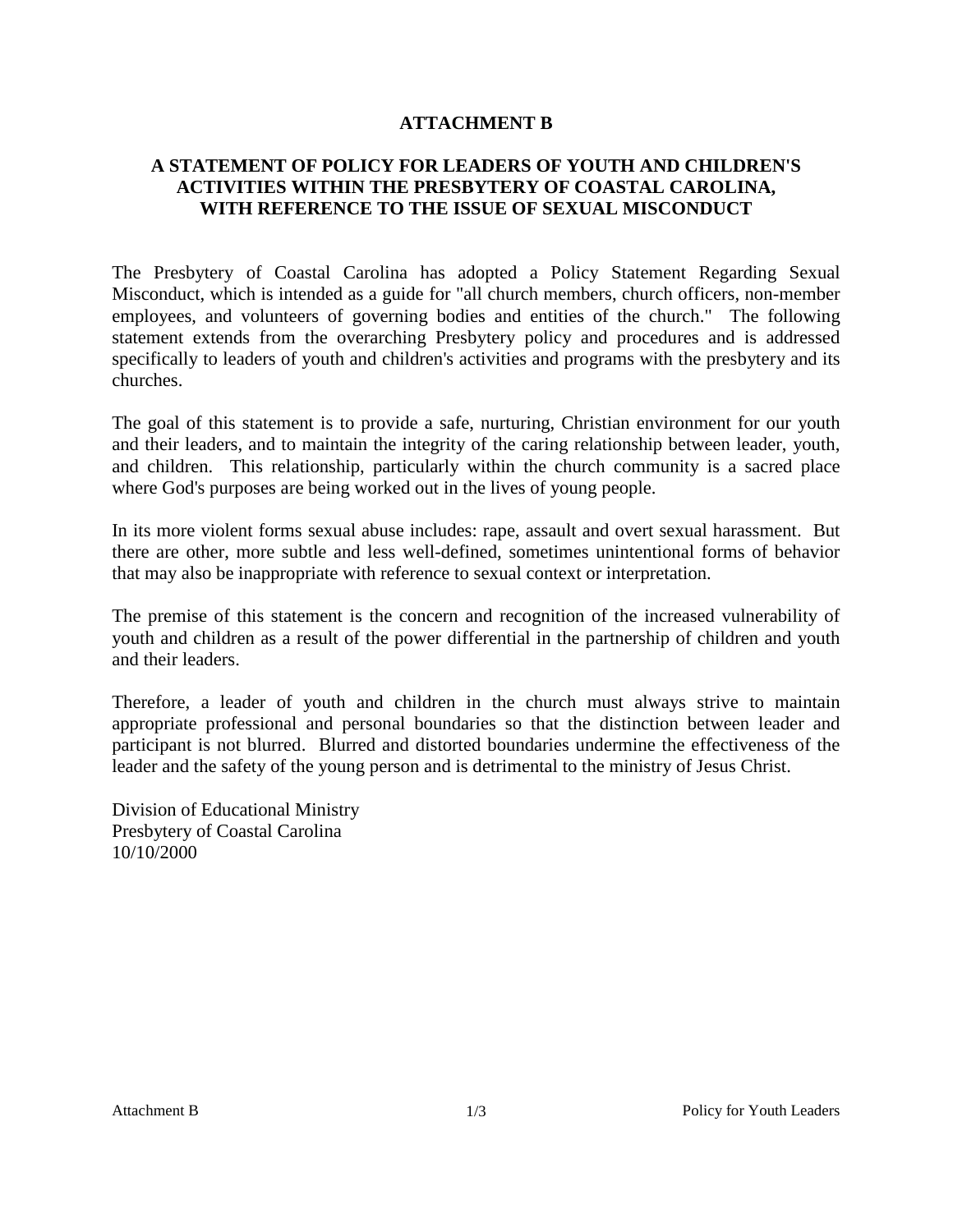#### **Guidelines for Consideration Regarding Sexual Misconduct**

**Have a set procedure for handling discipline.** Set procedures, particularly ones known by the parents, reduce the likelihood of abuse accusations.

**Know the difference between discipline and abuse.** Again, set procedures help along these lines.

**Report and/or Record suspicious or unusual behavior**. When noticing any suspicious behavior, it is vital for your organization and yourself to record and even report the activity. It may be determined later that you were present and noticed, but did not record or report it. You may be held liable.

**Do not attempt counseling unless you are trained as a counselor**. Refer youth and children to those who can help them. Don't agree to keep a confidence that may endanger the lives or health of a young person or of others.

**Do not force yourself on a minor.** "Force" here is understood as invading the personal space of the minor. Respect the young person's personal sense of space.

**Beware of how you touch a young person** Hugs should be from the side. If you hug frontally, do not prolong the hug. Seek to keep some distance between you and young people. Never touch an area that would normally be covered by a bathing suit. Be aware that many youth and children tend towards over stimulation, even in the most innocent of touching situations.

**Always be in view of others.** If you must talk alone with a young person, do so in a place where you can be seen by others.

**Supervise private activities in pairs.** If you must be in private quarters with your group (i.e. changing clothes, putting on bathing suits, or showering) then have another adult supervisor with you.

**Be aware of what you share.** Youth may have crushes on staff/volunteers and may seek to know more about your private life. They may also fixate on what you talk about and let their imaginations run wild. Use discretion in what you share with youth. Also, do not ask personal questions of youth.

**Romantic lives of adults** should never be shared with youth. Don't unpack your baggage on youth.

**When serving as a driver**, **avoid unexplained times between leaving and arrival**. The "two deep" rule is a good one. Always have two other passengers in the car at all times.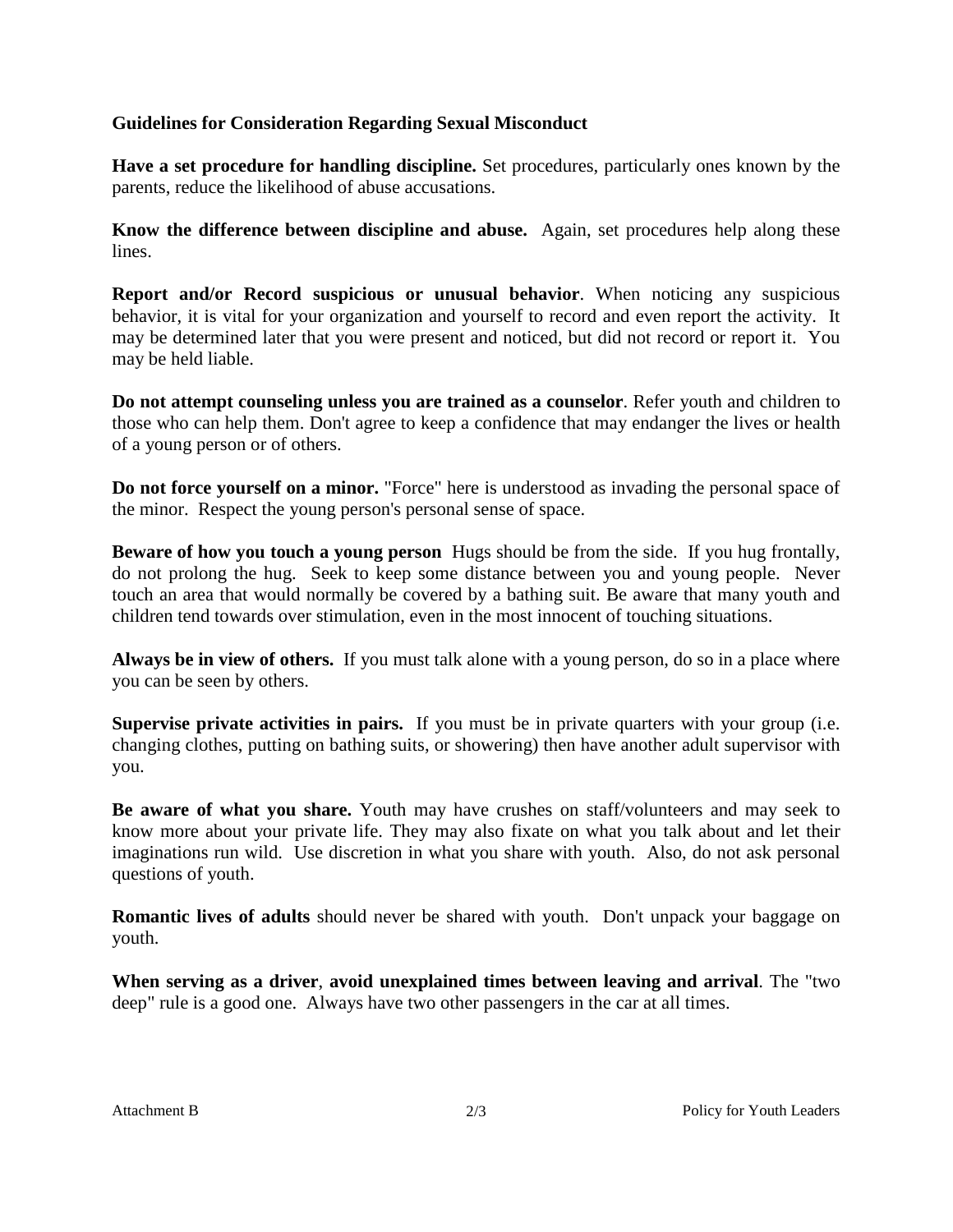**Do not allow program participants into private quarters.** When adults have private quarters on retreats or when hosting a function at home, youth and children should not visit you privately. (i.e. no private chats in a bedroom or separate den.)

**Implement volunteer and employee screening**. Screening should include signed release forms from prospective volunteers and employees allowing the Presbytery to conduct criminal background checks.

**Training and waiting periods.** Volunteers who may have unsupervised contact with minors shall have a waiting period of six months before said contact. Employees shall go through intensive training of how to work with children of not less than 24 contact hours.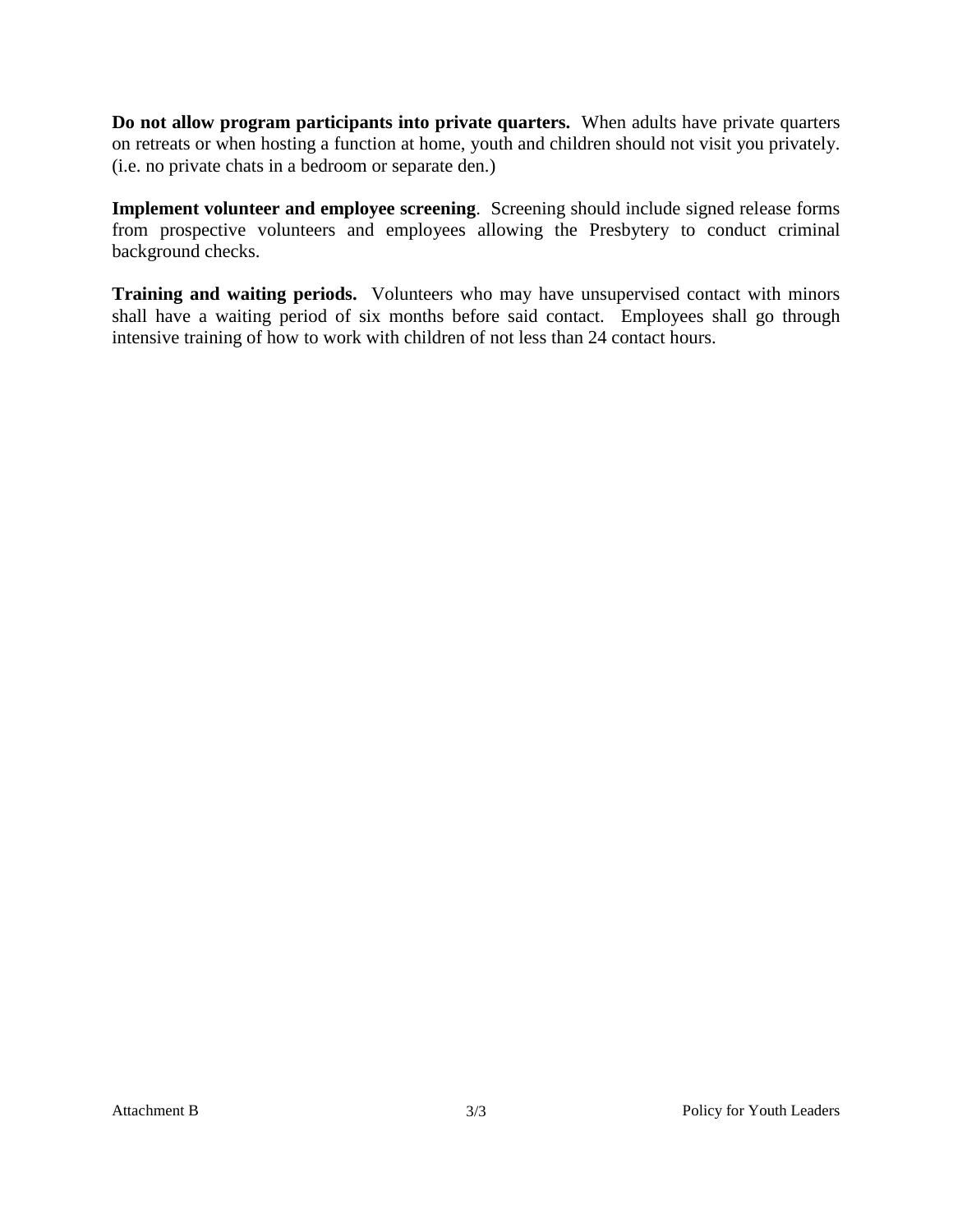### **ATTACHMENT C**

#### **TRAINING RESOURCES**

Presbytery of Coastal Carolina

In an effort to increase general awareness concerning matters related to sexual misconduct, and to explain the workings of this Policy, a variety of training resources will be developed and made available.

A standard training workshop entitled:

Our Presbytery's Sexual Misconduct Policy (Boundaries that protect our Ministries)

will be offered periodically for clergy, members of Presbytery staff, and other lay volunteers serving the various commissions, committee/divisions and programs of Presbytery. Attendance for newly enrolled clergy and new members of Presbytery staff will be required, as provided in the Policy.

In addition, training materials will be made available for use within the various Presbytery sponsored programs and activities, as well as by Sessions and various programs under the jurisdiction of local Sessions.

The training format will be informal, utilizing lecture input, video presentations, case studies, group discussion, and individual reflection. Training resources will include materials produced by the Rev. Marie Fortune, Founder and Director of the Center for Prevention of Sexual and Domestic Violence in Seattle, Washington.

The following is an outline of content topics that will be included in the various workshops and seminars:

- I. The Sexual Misconduct Policy of the Presbytery of Coastal Carolina
	- A. Background of the Policy's development
	- B. Defining the terms
	- C. How it works: the process for handling allegations of sexual misconduct
	- D. The bigger picture: safety & integrity in the Vineyard
	- E. The educational priority: changing attitudes
- II. Sexual Misconduct in the Church
	- A. Wanderers & predators: carelessness vs. intentionality
	- B. A violation of personal trust
	- C. A violation of relational boundaries
	- D. An attack on the primary medium of ministry
	- E. Dual relationships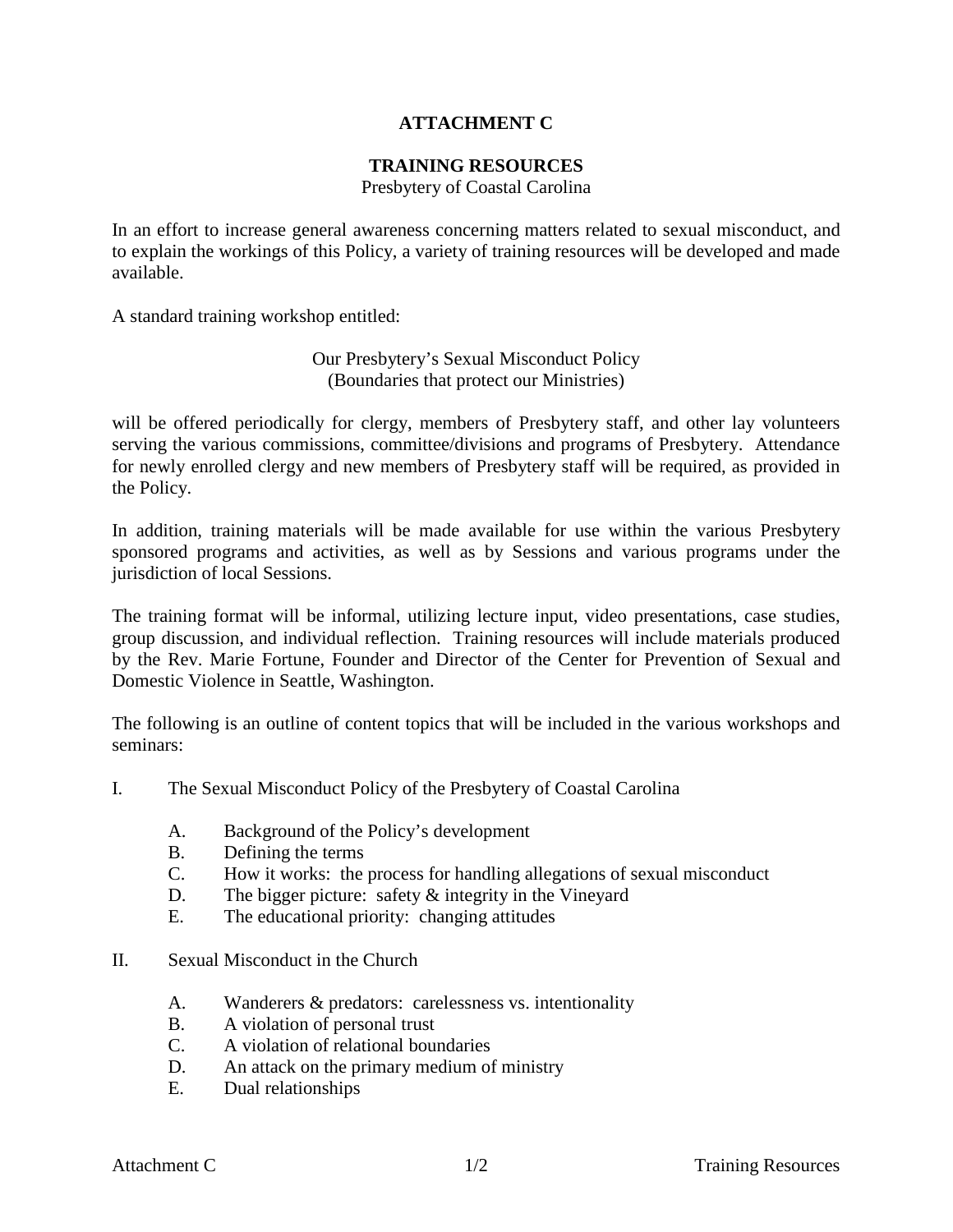#### III. A Caring Response

- A. Caring for the victim  $\&$  the victim's family  $B$ . Caring for the congregation
- B. Caring for the congregation<br>C. Caring for the (alleged) offer
- C. Caring for the (alleged) offender<br>D. Caring for the Presbytery: in a
- Caring for the Presbytery: in a staff setting, in a program setting, and in local churches neighboring a congregation where sexual misconduct has been reported and dealt with
- E. Confidentiality vs. the need to know<br>F. The importance of training/education
- The importance of training/education